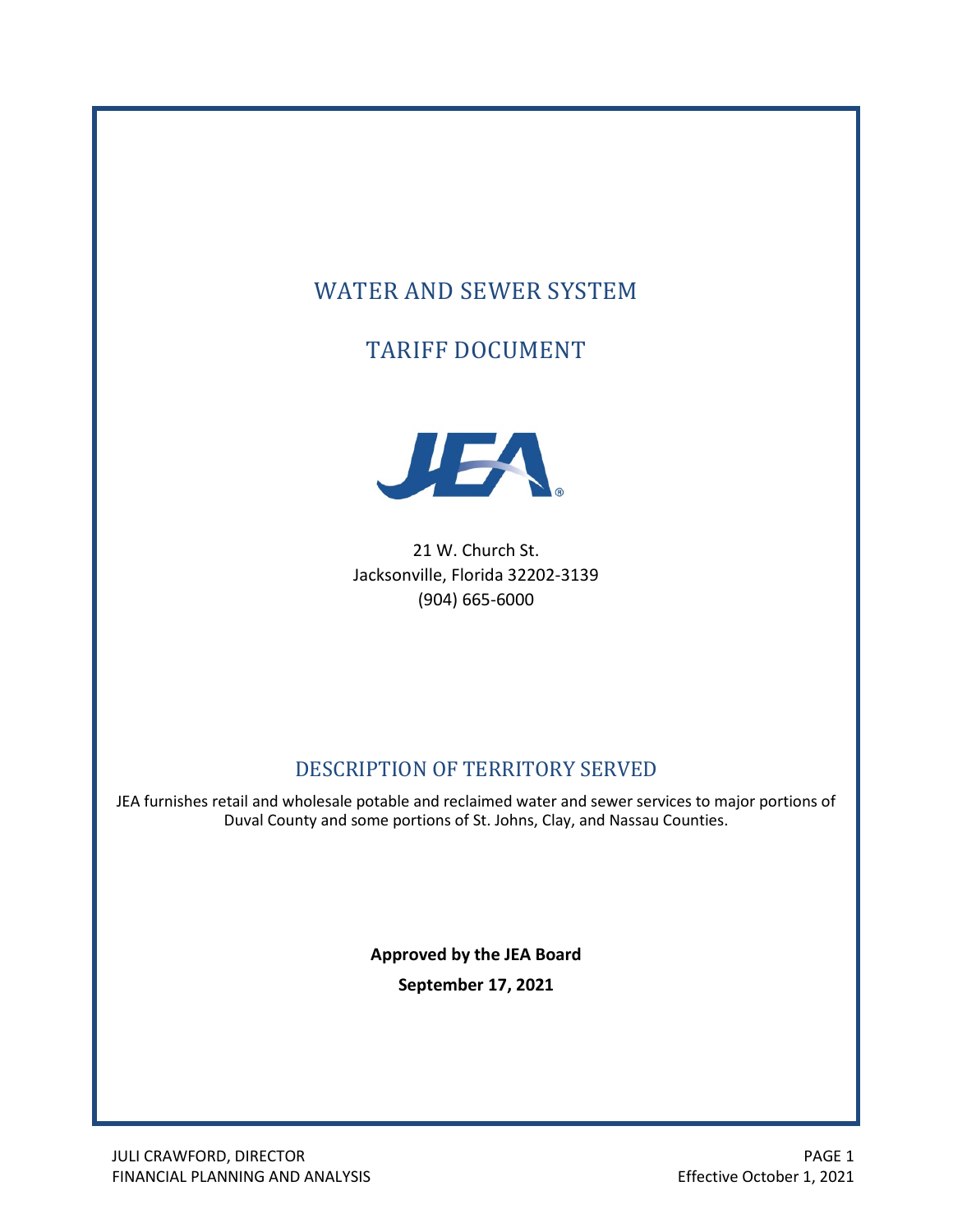

## INDEX OF WATER AND SEWER SYSTEM TARIFF DOCUMENT

| Section        | Description                                         | Page |
|----------------|-----------------------------------------------------|------|
|                | <b>CONNECTION AND MAINTENANCE FEES</b>              |      |
| 101            | <b>Backflow Prevention Devices</b>                  | 3    |
| 102            | Meter Tap Fees and Meter Set Fees                   | 3    |
| 103            | Sewer Tap Charges                                   | 5    |
| 104            | <b>Special Connections</b>                          | 5    |
| 105            | <b>Water and Sewer Capacity Charges</b>             | 5    |
|                | <b>RATES FOR WATER, SEWER AND RECLAIMED SERVICE</b> |      |
| 201            | <b>Residential Rates</b>                            | 13   |
| 202            | <b>Commercial Rates</b>                             | 14   |
| 203            | <b>Multi-Family Rates</b>                           | 15   |
| 204            | <b>Environmental Charges</b>                        | 16   |
|                | <b>CHARGES FOR FIRE PROTECTION WATER SERVICE</b>    |      |
| 301            | <b>Fire Protection Charges</b>                      | 17   |
|                | <b>RETAIL SERVICE CHARGES</b>                       |      |
| 401            | <b>Services Charges</b>                             | 19   |
|                | <b>CONDITIONS FOR SEWER SERVICE</b>                 |      |
| 501            | <b>Conditions for Service</b>                       | 20   |
| 502            | Sewer Surcharge                                     | 20   |
| 503            | Scavenger Waste Charge                              | 21   |
|                | <b>CONDITIONS FOR RECLAIMED SERVICE</b>             |      |
| 601            | Availability and Requirements for Service           | 22   |
| 602            | Connection Fees, etc.                               | 22   |
| <b>BILLING</b> |                                                     |      |
| 701            | <b>Customer Installed Meter</b>                     | 23   |
| 702            | Pool Fill Credits                                   | 23   |
| 703            | <b>Utility Agreements</b>                           | 23   |
| 704            | Special Services, Terms, Conditions and Rates       | 24   |
| 705            | <b>Applicable Taxes and Fees</b>                    | 24   |
|                |                                                     |      |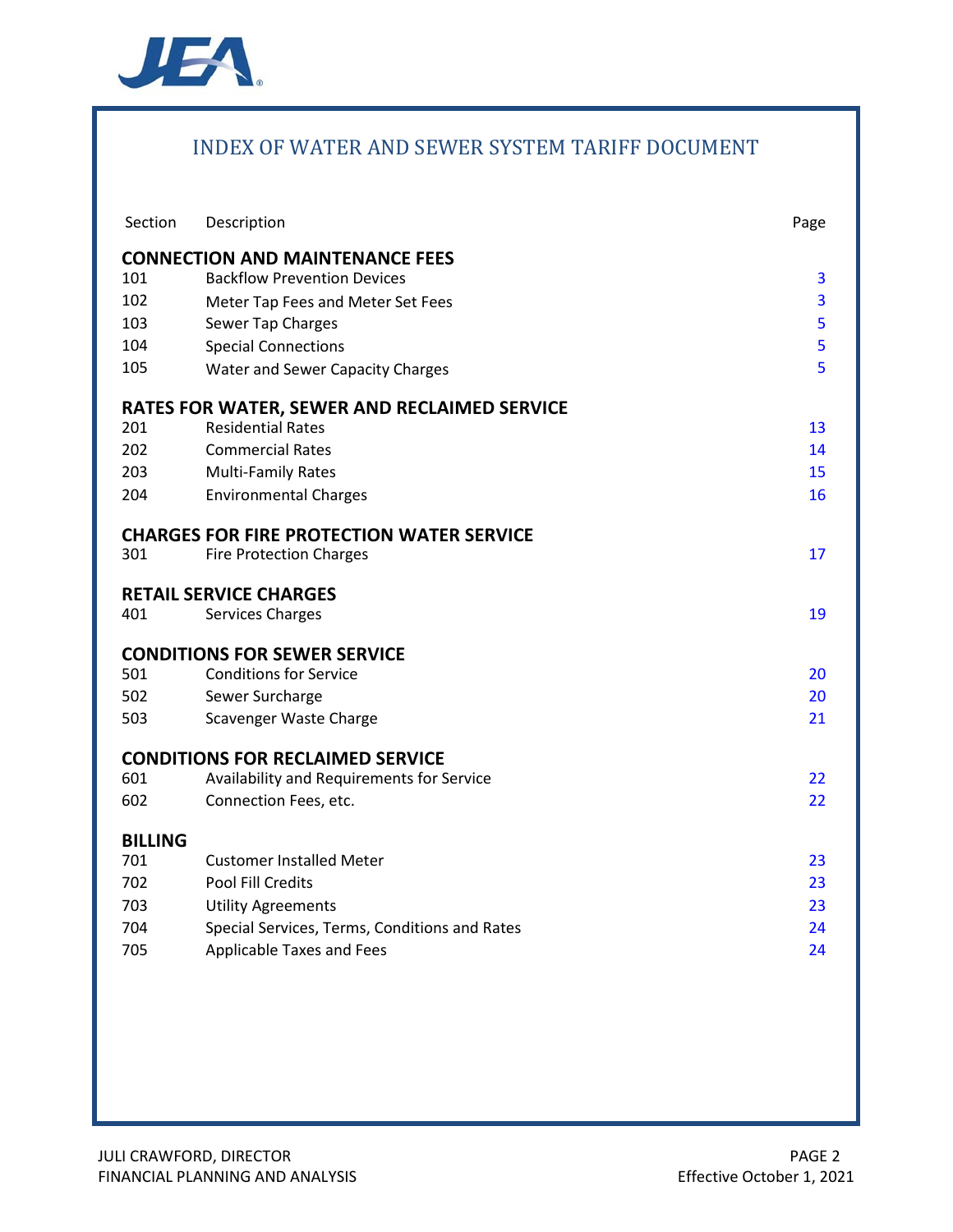

## **CONNECTION AND MAINTENANCE FEES**

#### <span id="page-2-0"></span>**101 – Backflow Prevention Devices**

Backflow prevention devices and device testing are required by JEA's Cross-Connection Control Policy. Residential Irrigation service customers participating in the JEA Residential Irrigation Backflow Testing Program (RIBTP) will receive a service charge for backflow preventer testing once every two (2) years. Commercial service customers, participating in JEA's commercial testing program, will receive a service charge for backflow preventer testing once every year.

**Testing Fee** is a backflow preventer testing charge of the actual cost of labor and materials or a maximum of \$50.00 applied to each residential irrigation service connection or commercial service connection participating in JEA's Residential Irrigation Backflow Testing Program (RIBTP) or commercial testing program.

**Maintenance Fee** is a backflow preventer maintenance charge applied to customers requesting backflow maintenance or installation service from JEA, as part of the RIBTP or commercial testing program. The maintenance charge will equal JEA's cost to provide the requested service.

### <span id="page-2-1"></span>**102 –Meter Tap Fees and Meter Set Fees for New Service Connections**

a) **Water (Potable, Irrigation, Reclaimed) Fees.** JEA shall have the right to determine, connect, or set appropriately sized meters after a consideration of the minimum and maximum quantities of water to be delivered to any and all connections served by JEA's water system. JEA shall charge and collect at the time application is made or a plumbing permit is received. Installation costs according to the following schedule:

| <b>Tap Size</b><br>(inches)            | <b>Size of Service</b><br>Size (inches) | <b>Meter Size</b><br>(inches) | <b>Tap Fee</b> | <b>Meter Set Fee</b> |  |
|----------------------------------------|-----------------------------------------|-------------------------------|----------------|----------------------|--|
| 1                                      | 3/4                                     | 3/4                           | \$1,360        | \$300                |  |
| 1                                      | 1                                       | 1                             | \$1,360        | \$320                |  |
| 2                                      | $1 - 1/2$                               | $1 - 1/2$                     | \$1,770        | \$1,010              |  |
| $\overline{2}$                         | $\overline{2}$                          | $\overline{2}$                | \$1,770        | \$1,150              |  |
|                                        |                                         |                               |                |                      |  |
| No new 5/8" metered services available |                                         |                               |                |                      |  |

Tap fees for new service connections larger than 2" in diameter shall be based upon the cost by service size of the installation to JEA but not less than \$1,770. Meter set fee for new connections larger than 2" in diameter shall be based upon the cost by meter size of the installation to JEA or \$1,150, whichever is greater.

.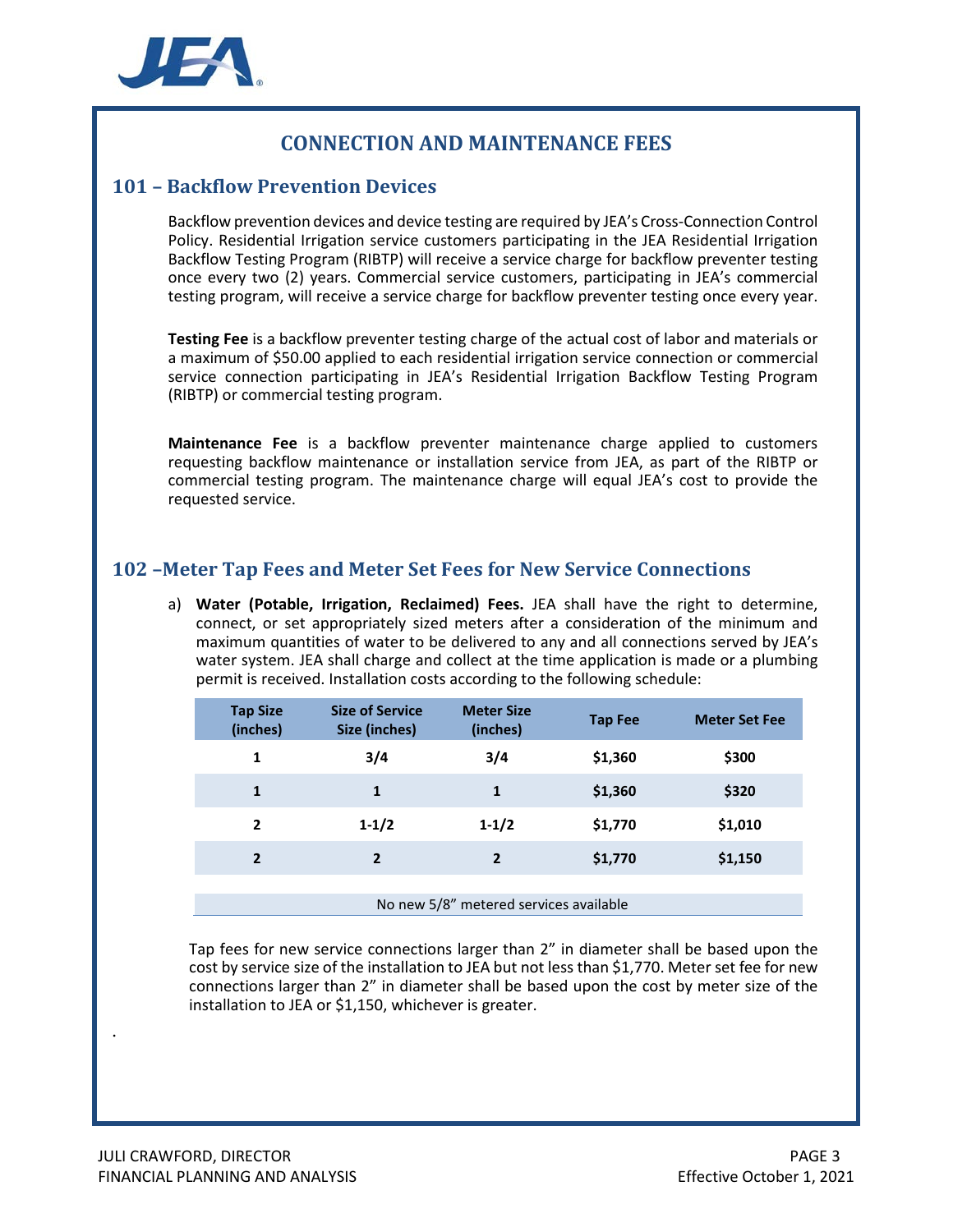

- b) **Increase in Meter Size.** The charge for increasing the size of an existing meter shall include the meter set fee and tap fee for the new meter as listed in section 102(a), plus the incremental plant capacity fees and the incremental line extension fees as determined in Section 105 for the new larger meter minus the corresponding amounts depicted for the existing meter.
- c) **Decrease in Meter Size.** Customers requesting to downsize their existing metered service must submit the request to JEA for approval. The customer must provide a basis for the downsize meter request to show that the meter was improperly oversized to begin with or that the facilities behind the meter have changed. The justification that supports the smaller service and/or meter size must come from a professional with the same certification level as was provided in the determination of the original service size.

**For downsizing an existing service with 1 ½' or greater meter size**: The charge shall be at minimum the meter set fee and tap fee for the smaller meter as listed in section 102(a) for new metered service connections of the prevailing tariff. JEA will make a size reduction at the tap and reduce the service line size. The costs include removal of bypass valves, valve boxes or vaults for existing meter services 3" or greater. If JEA estimates the cost of a customer request to downsize a metered service with an existing 1 %" or greater meter size is greater than the average cost of either the tap fee or meter set fee listed in section 102(a), JEA will charge the customer the estimated cost.

**For downsizing an existing 1" meter to a ¾" meter:** A uniform meter downsize charge of \$500 will be assessed in lieu of a separate meter set fee and tap fee, where JEA may elect to install any of the following: a smaller tap service line reducer bushing or flow restriction orifice.

d) **Precedent.** JEA shall set forth rules to implement the provisions of this subsection. To the extent this subsection conflicts with the provisions of JEA Water and Sewer Rules and Regulations, this section shall take precedent.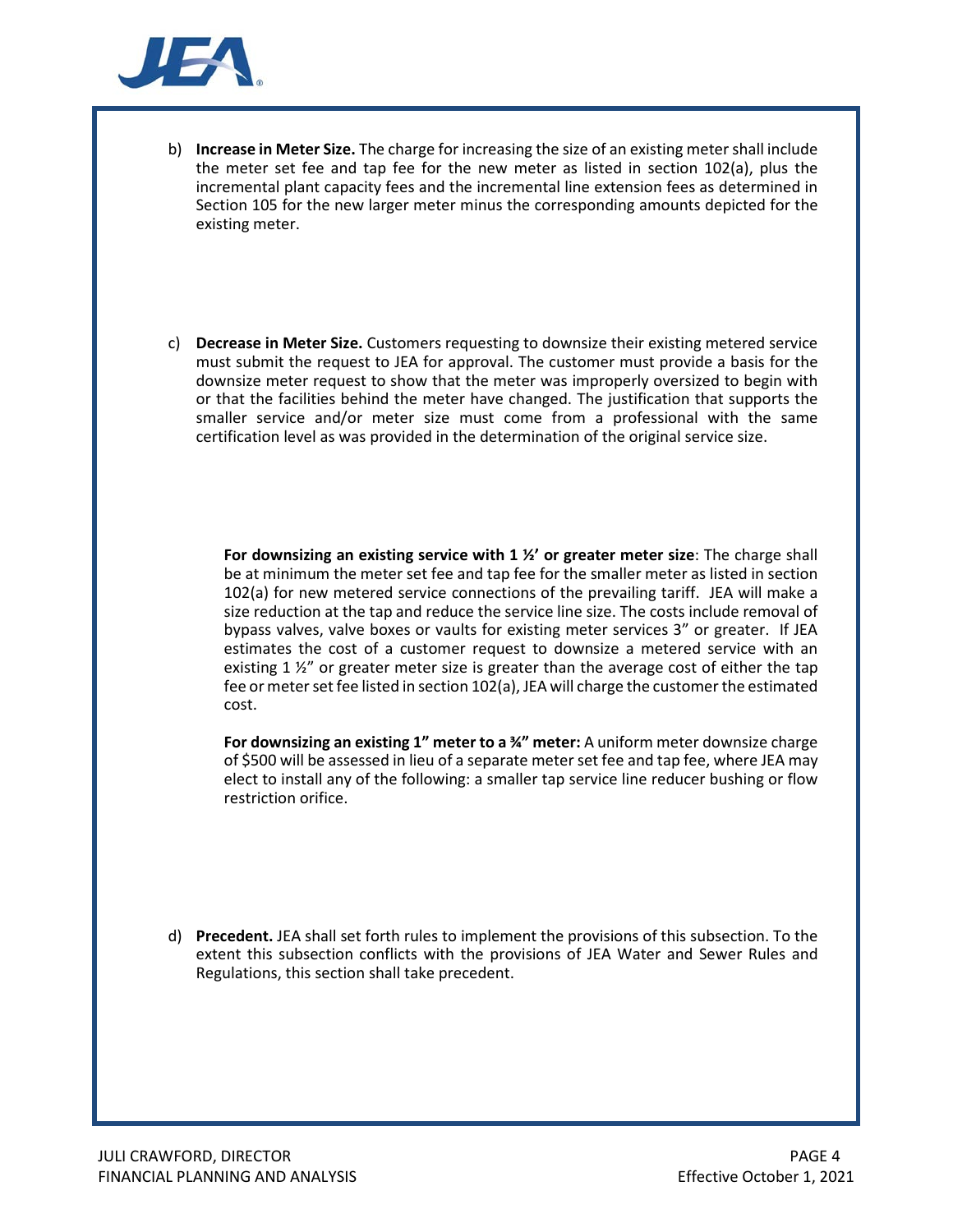

## <span id="page-4-0"></span>**103 – Sewer Tap Charges**

A charge for all connections to JEA's sewer system shall be paid in advance by the user in an amount according to the following schedule:

| <b>Connection Size</b> | Fee                |
|------------------------|--------------------|
| 6 inches               | \$8,330            |
| >6 inches              | <b>Actual Cost</b> |

For all sewer connections where there is no unpaved parkway or where other than a standard 6" "Y" connection to the sewer is used -- an amount equal to a) the cost by installation size to JEA or b) \$8,330, whichever is greater. In these cases, the user shall deposit with JEA, in advance, the estimated cost of the connections as determined by JEA.

## <span id="page-4-1"></span>**104 – Special Connections**

In the event an application for water or sewer connection is received and the cost of installation, due to unusual circumstances, is determined by JEA to be substantially more than the charges set forth in this part, the installation charge shall be at actual cost to JEA or the standard cost, whichever is greater.

Temporary water service shall be metered and charges imposed by Section 102(a) shall apply

## <span id="page-4-2"></span>**105 – Water and Sewer Capacity Charge and Surcharges**

a) **Applicability of capacity charges and surcharges**. To any customer whose property initially connects with JEA's water and/or sewer system.

Applications for new service will be submitted along with required meter and capacity fees at the time the customer is ready for the new service(s). The customer's site for meter placement must be in compliance with JEA Development Guidelines and JEA Water and Sewer Rules and Regulations before connections are allowed. Connection delays over 90 days following application and payment of fees that are attributable to the site not meeting the service requirements are subject to action by JEA to cancel the application for service and refund of any fees paid. Any applications for service without an active service agreement are subject to both "post- payment" increases in said water/sewer capacity charges and any "post-payment" new charges attributable to the pending service request.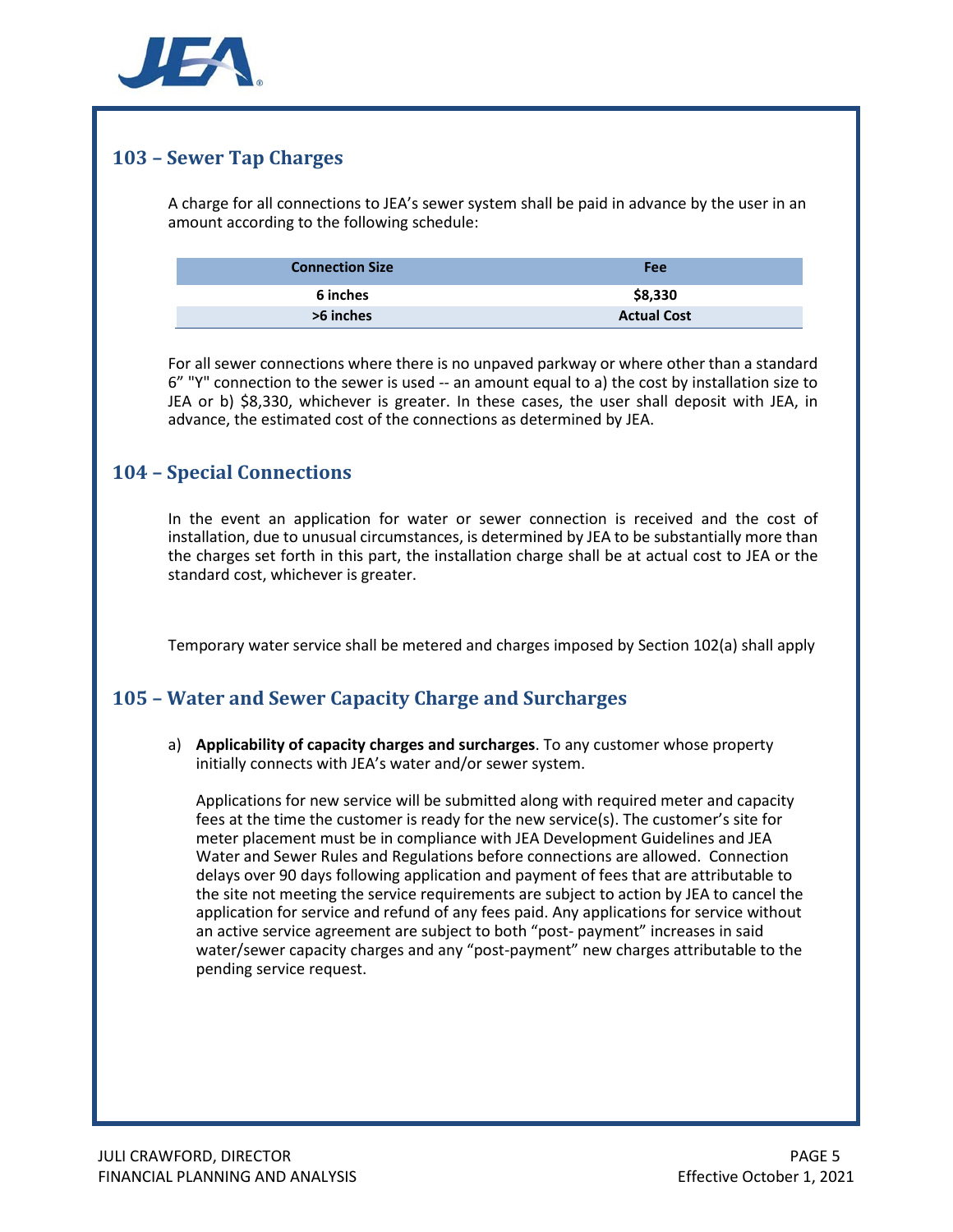

- b) **Plant and Line Extension Growth Capacity Charges.** The charges shall be calculated as follows:
	- 1. **Water (Potable and Irrigation)**. The minimum charge for a new water connection shall be the greater of the charge per gallon of average daily water as estimated and approved by JEA or the applicable plant capacity fee stated below, plus the line extension growth capacity charge.

| * Potable & reclaimed water considered the same for irrigation |                   |                                   |            |            |  |  |
|----------------------------------------------------------------|-------------------|-----------------------------------|------------|------------|--|--|
| <b>Effective Date</b>                                          | (10/01/21)        | (04/01/22)                        | (10/01/22) | (04/01/23) |  |  |
|                                                                |                   | <b>Charge per Gallon</b>          |            |            |  |  |
| $$$ /gal                                                       | \$1.90            | \$2.83                            | \$3.76     | \$4.68     |  |  |
|                                                                |                   | <b>Water (without irrigation)</b> |            |            |  |  |
| $\frac{3}{4}$                                                  | \$475.00          | \$707.50                          | \$940.00   | \$1,170.00 |  |  |
| 1 <sup>n</sup>                                                 | \$570.00          | \$849.00                          | \$1,128.00 | \$1,404.00 |  |  |
| $1\frac{1}{2}$                                                 | \$855.00          | \$1,273.50                        | \$1,692.00 | \$2,106.00 |  |  |
|                                                                |                   | <b>Water (with irrigation)</b>    |            |            |  |  |
| $\frac{3}{4}$                                                  | \$380.00          | \$566.00                          | \$752.00   | \$936.00   |  |  |
| 1 <sup>n</sup>                                                 | \$475.00          | \$707.50                          | \$940.00   | \$1,170.00 |  |  |
| $1\frac{1}{2}$                                                 | \$570.00          | \$849.00                          | \$1,128.00 | \$1,404.00 |  |  |
|                                                                | <b>Irrigation</b> |                                   |            |            |  |  |
| $\frac{3}{4}$                                                  | \$427.50          | \$636.75                          | \$846.00   | \$1,053.00 |  |  |
| 1 <sup>''</sup>                                                | \$617.50          | \$919.75                          | \$1,222.00 | \$1,521.00 |  |  |
| $1\frac{1}{2}$                                                 | \$1,330.00        | \$1,981.00                        | \$2,632.00 | \$3,276.00 |  |  |

#### **Plant Capacity Fees for Residential and Commercial**

For existing water connections, there will be a charge per gallon of additional average daily water capacity stated above as estimated and approved by JEA plus the line extension growth capacity charge. The schedules below provide line extension growth capacity charges by meter size. Services greater than 1 ½" and those that have more fixture units than allowed by meter size will be charged based on the estimated average daily flow.

# **Line Extension Growth Capacity Charge**

| <b>Meter Size</b> | <b>Residential</b> | <b>Commercial</b> |
|-------------------|--------------------|-------------------|
| 5/8"              | N/A                | N/A               |
| 3/4''             | \$1,695            | \$1,695           |
| 1"                | \$2,000            | \$2,500           |
| $1\frac{1}{2}$    | \$2,175            | \$2,500           |
| 2"                | \$2,350            | \$2,500           |
| 3''               | N/A                | \$5,000           |
| 4"                | N/A                | \$5,000           |
| 6"                | N/A                | \$5,000           |
| 8''               | N/A                | \$5,000           |
| 10''              | N/A                | \$10,000          |
| 12"               | N/A                | \$10,000          |
| 20''              | N/A                | \$20,000          |

**(Effective January 1, 2006)**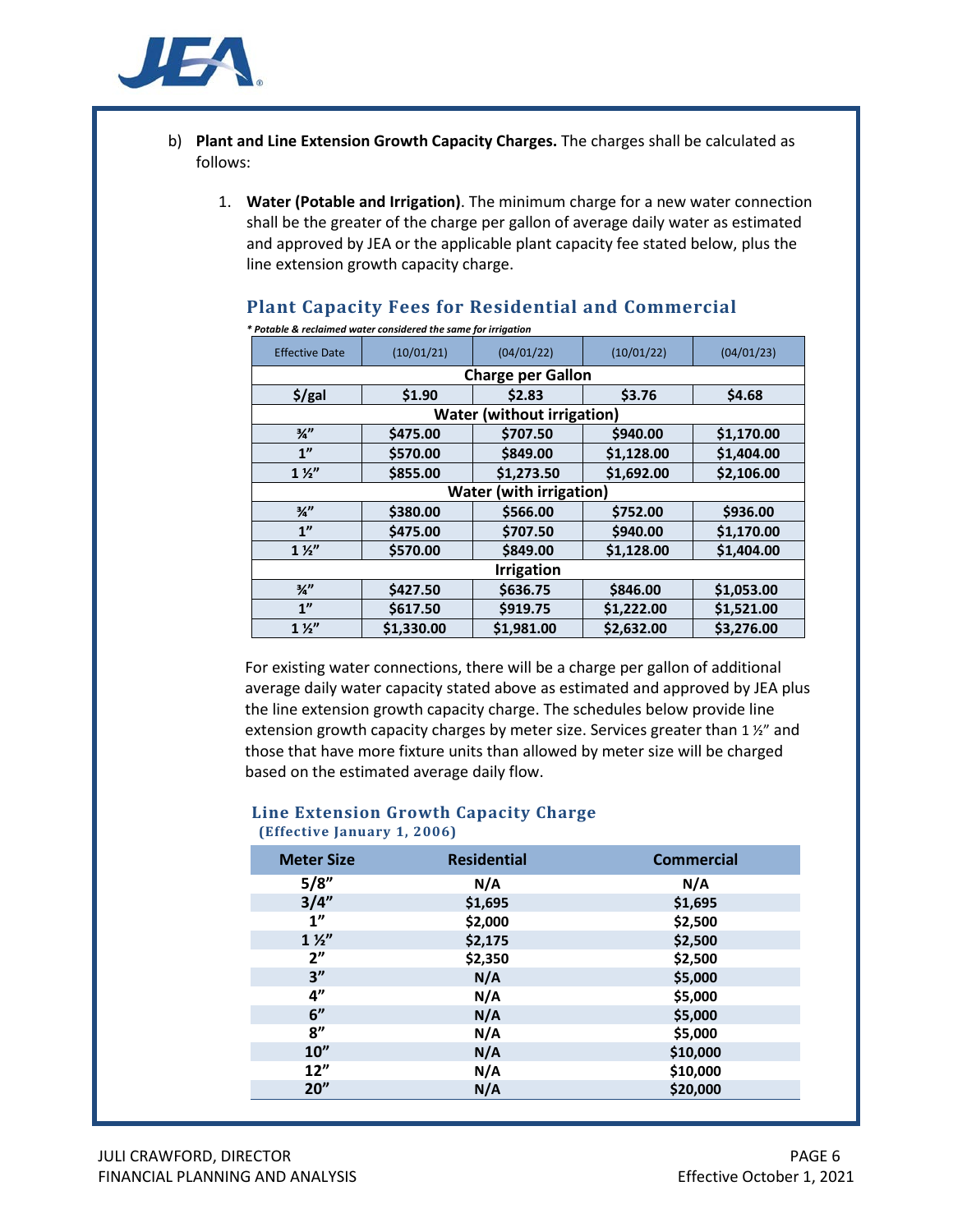

2. **Sewer**. The minimum charge for a new sewer connection shall be the greater of the charge per gallon of average daily water as estimated and approved by JEA or the applicable plant capacity fee stated below.

| <b>Effective Date</b>                   | (10/01/21)               | (04/01/22) | (10/01/22) |            |  |  |
|-----------------------------------------|--------------------------|------------|------------|------------|--|--|
|                                         | <b>Charge per Gallon</b> |            |            |            |  |  |
| \$14.60<br>$$$ /gal<br>59.12<br>\$20.08 |                          |            |            | \$25.57    |  |  |
|                                         | Sewer                    |            |            |            |  |  |
| $\frac{3}{4}$                           | \$1,824.00               | \$2,920.00 | \$4,016.00 | \$5,114.00 |  |  |
| 1 <sup>n</sup>                          | \$2,280.00               | \$3,650.00 | \$5,020.00 | \$6,392.50 |  |  |
| $1\frac{1}{2}$                          | \$2,736.00               | \$4,380.00 | \$6,024.00 | \$7,671.00 |  |  |

### **Plant Capacity Fees for Residential and Commercial**

For existing sewer connections, there will be a charge per gallon of additional average daily sewer capacity as estimated and approved by JEA as stated above.

For industrial or process waste there shall be a charge per gallon for each gallon of daily production flow or the average of all production shift flows (whichever presents the greater requirement for volumetric capacity of the treatment unit), stated above as estimated to the satisfaction of JEA where the character of the waste does not exceed 300 parts per million, by weight, of suspended solids, or chemical oxygen demand not exceeding 650 parts per million, by weight.

c) **Sewer capacity surcharge.** In addition to the stated sewer capacity charge, there is an additional surcharge when the character of the sewage, waters or wastes from a manufacturing or industrial plant, business or commercial location or building or premises proposing to connect to JEA's sewer system has a five-day chemical oxygen demand of greater than 650 parts per million, by weight, or contains more than 300 parts per million, by weight, of suspended solids, or both, as determined from the application of the owner, which shall fully disclose to the satisfaction of JEA the character of the waste to be accepted. This additional surcharge shall be computed as follows:

| SCS<br>$=$ |  | ((COD-650) x Qmgd x 8.34#/gallons x \$188/pound) $+$ |
|------------|--|------------------------------------------------------|
|            |  | $(SS-300)$ x Qmgd x 8.34#/gallons x \$82/pounds)     |

**Where:**

| <b>SCS</b> | <b>Sewer Capacity Surcharge</b> |
|------------|---------------------------------|
|------------|---------------------------------|

- **Qmgd** = Daily production flow or the average of all production shift flows (whichever presents the greatest requirement for volumetric and/or organic capacity) in million gallons a day
- **COD** = Chemical Oxygen Demand in parts per million
- **SS** = Suspended Solids in parts per million
- d) **Fees for Bulk Reclaimed water capacity** will not be charged for bulk reclaimed water sales.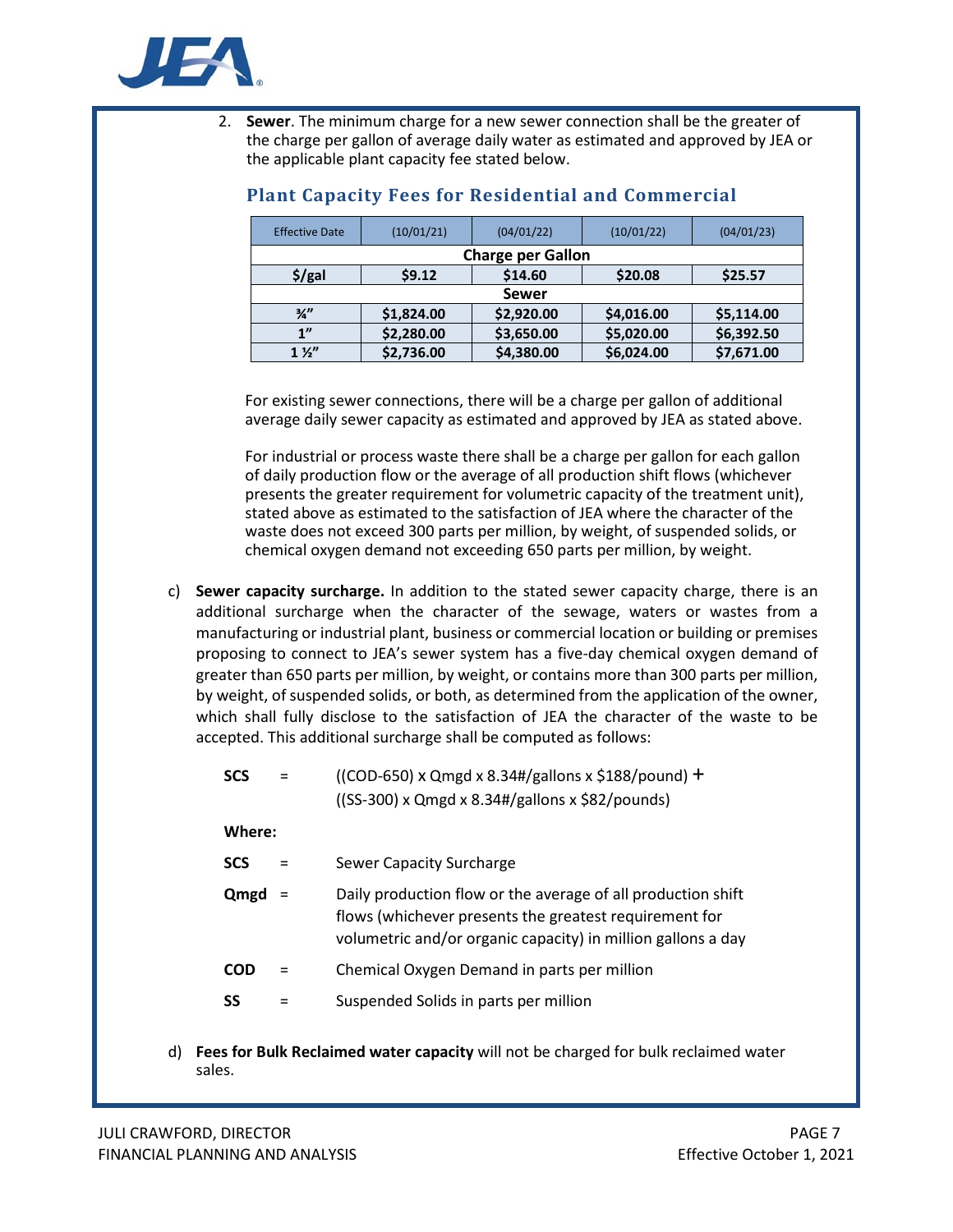

- e) **Transfer of Capacity.** JEA may consider transferring capacity (Annual Average Daily Flow – AADF). This section applies to capacity transfer requests from process facilities relocating, facilities on the same property, and qualifying customers within the boundaries of the Downtown Investment Authority.
	- 1. **Process Facilities**. The following terms and conditions will apply:
		- 1. The transfer must be made by a commercial or industrial customer who is relocating process equipment or process facilities from one location in JEA's service area to another location within JEA's service area.
		- 2. Only capacity (AADF) related to the process equipment or process facilities located within a geographically contiguous customer complex with an annual average daily process flow greater than 25,000 gallons per day can be considered for the transfer from the predecessor location to the successor location. The AADF will be calculated from the past 12 monthly billing cycle records. The capacity (AADF) related to domestic plumbing fixture units will not be considered for the transfer and will remain with the property location.
		- 3. Transfer of capacity (AADF) will be contingent on the customer removing and/or demolishing the process facilities at the predecessor location. JEA will review and approve the demolition plan submitted by the customer's registered Florida Professional Engineer (P.E.). JEA may grant the customer up to 36 months to remove or demolish the process facilities after receiving the transfer request approval letter from JEA.
		- 4. The amount of capacity (AADF) to be transferred to the successor process facilities must be based on AADF methodology submitted by the customer's P.E. versus the fixture unit method used for domestic plumbing.
		- 5. The customer's P.E. shall certify and supply an itemized breakout and summary of domestic plumbing fixture units that will remain at the predecessor location after removal of the process equipment and process facilities. The P.E. shall certify and supply projected flows at the successor location.
		- 6. The entity (owner or tenant) of a property requesting transfer of capacity (AADF) will be required to demonstrate they are the entity that paid for or has the right to the capacity requested for transfer.
		- 7. If the customer was leasing the predecessor facility from a property owner, the transfer request by the lessee will be considered only if the customer provides JEA a signed release stating the property owner acknowledges and will not contest the transfer of capacity (AADF) related to process equipment and facilities from the property.
		- 8. Any request for transfer of capacity (AADF) must be made prior to the operation of the new process equipment or process facilities that will be using the water or sewer services that might qualify for the capacity transfer.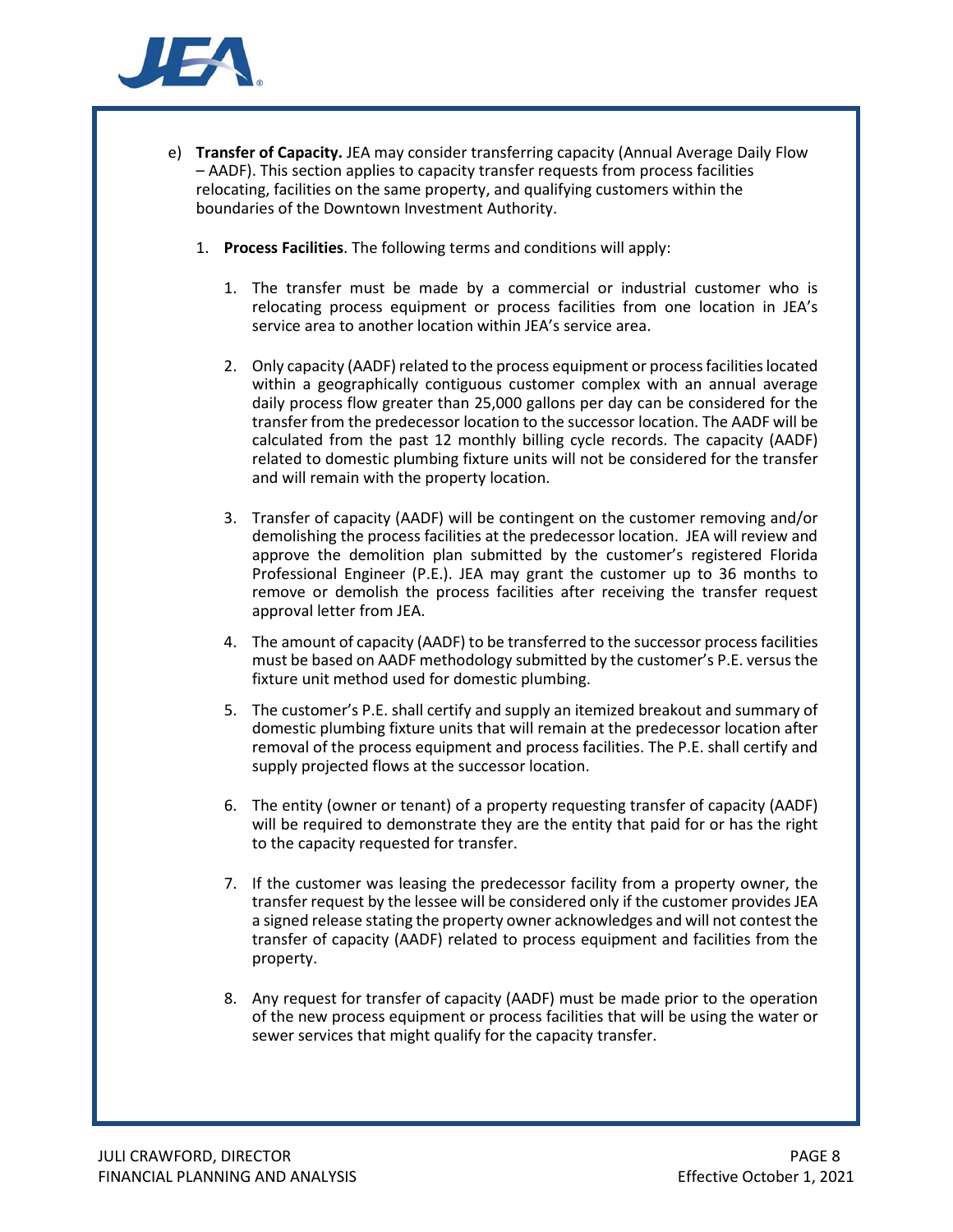

- 9. If the transfer request is for an amount of capacity (AADF) less than the amount assessed at the predecessor location, the remaining capacity may be utilized for up to 60 months from the transfer request approval. If the transfer request is for an amount of capacity less than the amount initially assessed at the successor location, then the difference will need to be paid at prevailing rates to JEA in conjunction with acceptance of the JEA transfer request approval letter.
- 10. The transfer of capacity (AADF) will be a one-time event, whereas no subsequent transfer of previously transferred capacity (AADF) will be considered.
- 11. The incremental flow capacity and wastewater characteristics corresponding to the proposed transfer of capacity (AADF) does not cause JEA to modify or enhance a sewer treatment facility in order to be in compliance with Florida Department of Environmental Protection regulations.
- 2. **Same Property.** The following terms and conditions will apply:
	- 1. Transfer of capacity (AADF) applies to all property within JEA's service territory.
	- 2. In the case where no record of capacity is available, a fixture count of the existing facility will determine the amount of capacity available for transfer.
	- 3. Transfer of capacity (AADF) will be allowed at no additional cost. Additional capacity required for the new facility must be paid to JEA at prevailing rates. If the transfer request is for an amount of capacity (AADF) less than the amount assessed to the existing facility, the remaining capacity may be utilized for up to 60 months from the transfer request approval.
	- 4. The existing facility, upon which the new facility will be built, must be demolished.
	- 5. There are no restrictions on the amount of the capacity or flow of the existing or new facility.
- 3. **Within the Downtown Investment Authority (DIA) Boundaries.** The following terms and conditions will apply:
	- 1. Boundaries for the DIA are defined in Jacksonville City Ordinance 2012-364 which may be revised in the future.
	- 2. The transfer request must be made by a commercial or industrial customer who is relocating within the DIA boundary.
	- 3. Qualifying customers must have an AADF at the predecessor facility greater than 1,000 gallons per day as determined by one of the methods in the following hierarchy:
		- A. Proof of Paid Capacity
		- B. Flows derived from fixture unit count as certified by a P. E.
		- C. Flows derived from JEA billing records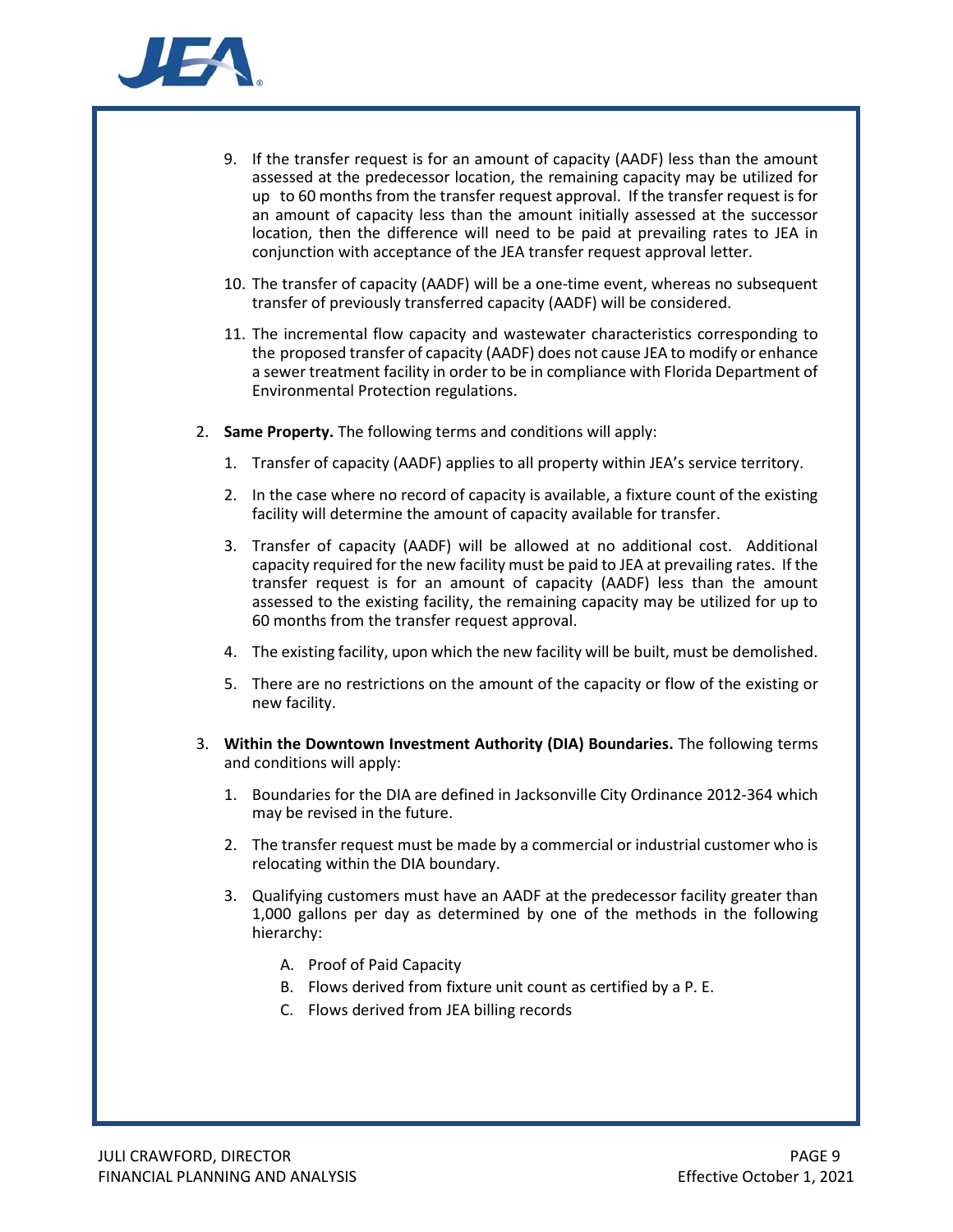

- 4. The P.E. shall certify and supply projected flows at the successor location.
- 5. Transfer of capacity (AADF) from the predecessor facility will be allowed at no additional cost. Additional capacity required for the successor facility must be paid to JEA at prevailing rates. If the transfer request is for an amount of capacity (AADF) less than the amount assessed on the predecessor facility, the remaining capacity may be utilized for up to 60 months from the transfer request approval.
- 6. The entity (owner or tenant) of a property requesting transfer of capacity (AADF) will be required to demonstrate they are the entity that paid for or has the right to the capacity requested for transfer.
- 7. If the customer was leasing the predecessor facility from a property owner, the transfer request by the lessee will be considered only if the lessee provides JEA a release signed by the property owner stating the owner acknowledges and will not contest the transfer of capacity (AADF).
- 8. If the predecessor facility, from which the capacity was transferred, is not demolished, the owner must record a deed restriction with the Duval County Clerk of the Court. The deed restriction must state that the predecessor facility no longer contains the transferred capacity allotment, which obligates payment of capacity fees at prevailing rates for future use or construction.
- f) **Capacity Charge Exceptions.** No water or sewer capacity charges, other than any additional charges listed below, if applicable, shall be due at the time of connection with respect to property.
	- 1. As to which there has been paid to JEA a water and/or sewer capacity charge.
	- 2. Previously served by an investor/community-owned public utility company which has been acquired by JEA.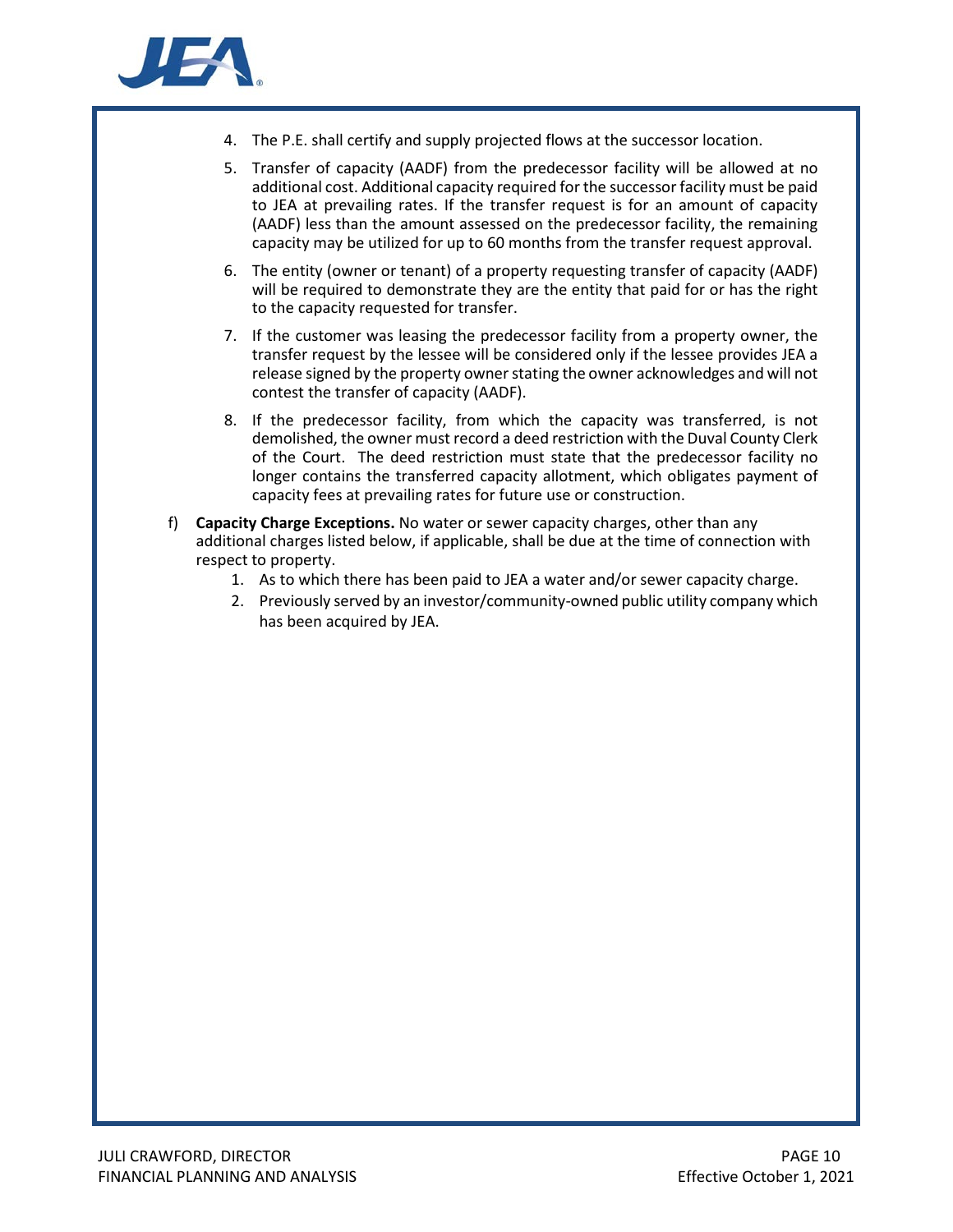

#### **g) Additional charge(s). If:**

- 1. JEA shall determine that the estimated average daily flow(s) of a user made at the time of initial connection to JEA's water and/or sewer system was erroneous, or that the description of the character of the waste in the application was erroneous; or
- 2. The use of the property served by JEA's water and/or sewer system changes because of: the construction of new dwellings, commercial or industrial facilities; additions to existing dwellings, commercial or industrial facilities; change in use from single family to multi-family residential; or increased, expanded or changed operations:
	- 1. so as to increase the number of gallons of sewage discharge by more than 20% over the number of the unit values or gallons of discharge at the most recent of either the time of payment of the last sewer capacity charge or the date when customer's sewer service provider was acquired by JEA; or
	- 2. so as to increase by more than 10% its COD or suspended solids loading measured in pounds a day; or
	- 3. so as to increase the number of gallons of water usage by more than 20% over the number of unit values or gallons of usage at the most recent of either the time of payment of the last water capacity charge or the date when customer's water service provider was acquired by JEA.

Then an additional charge resulting from the erroneous estimates or change in property use shall be due and payable at the time JEA shall determine that an erroneous estimate was made or at the time of the change in property use, regardless of whether a water and/or sewer capacity charge was ever imposed or paid at the time of initial connection to the system. The additional charge shall be calculated according to the same prevailing rates as described in 105 and shall be based on flow or on the excess COD or suspended solids loading as applicable, over that on which the previous sewer capacity charge was based.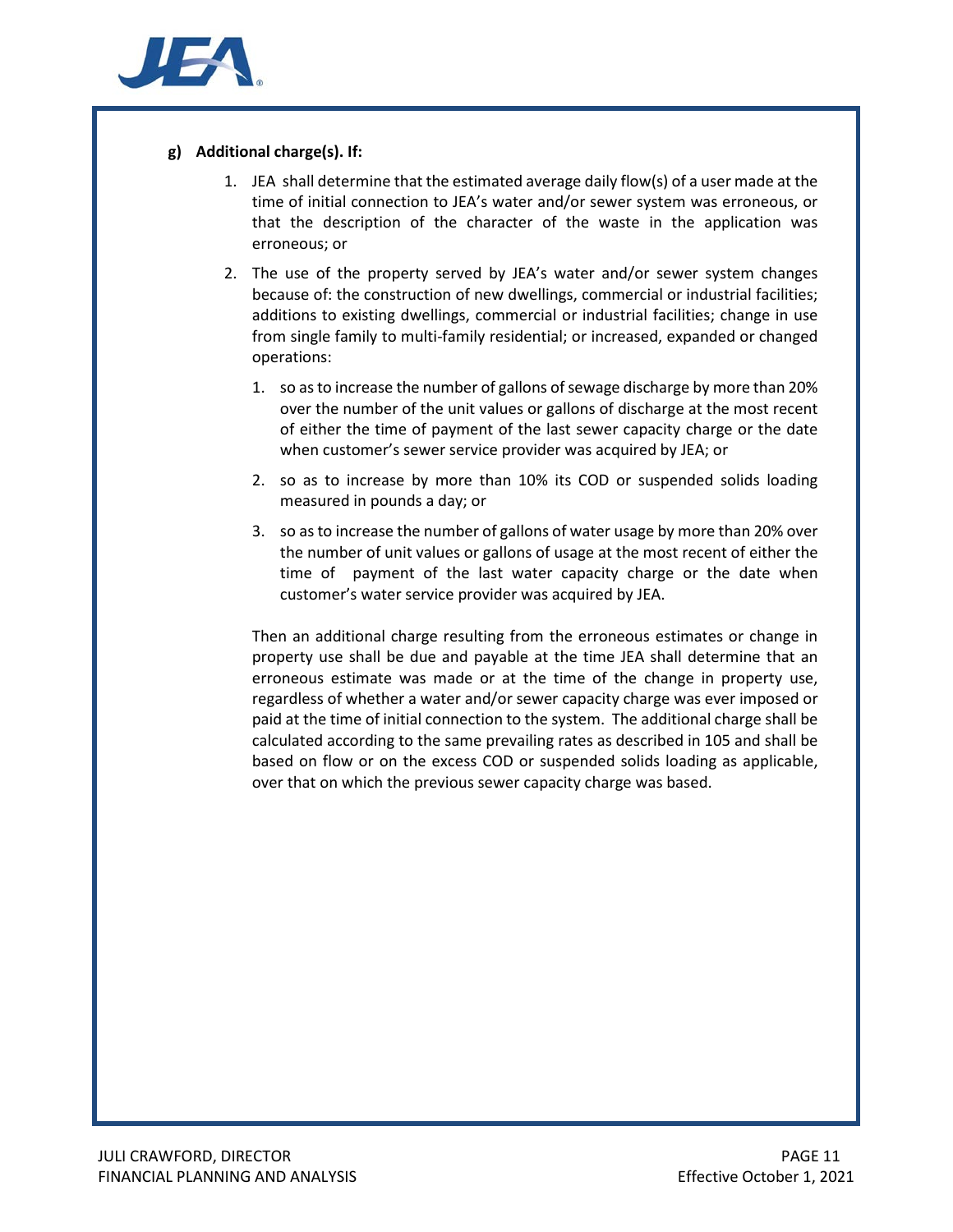

h) **Use of funds – Capacity fees and line extension charges.** Revenues derived from the Water/Sewer capacity fees and Water/Sewer line extension charges are to be placed in Water/Sewer capacity and line extension capital improvement funds. The funds are used for qualifying capital expenditures related to growth and expansion, to pay debt service and/or debt pay down on qualifying capital expenditures initially funded through bond issuance.

Qualifying expenditures for the Water/Sewer capacity fees include:

- 1. Treatment plants and capacity expansion
- 2. Treatment plant configuration
- 3. Wastewater master pump stations and force mains directly upstream of the wastewater plant

Qualifying expenditures for the Water/Sewer Line Extension Growth Charges for backbone transmission facilities include:

- 1. Water mains providing transmission capacity to the distribution grid
- 2. Water re-pump stations
- 3. Remote storage facilities
- 4. Force mains providing transmission capacity to the collection system
- 5. Interceptor (trunk) gravity lines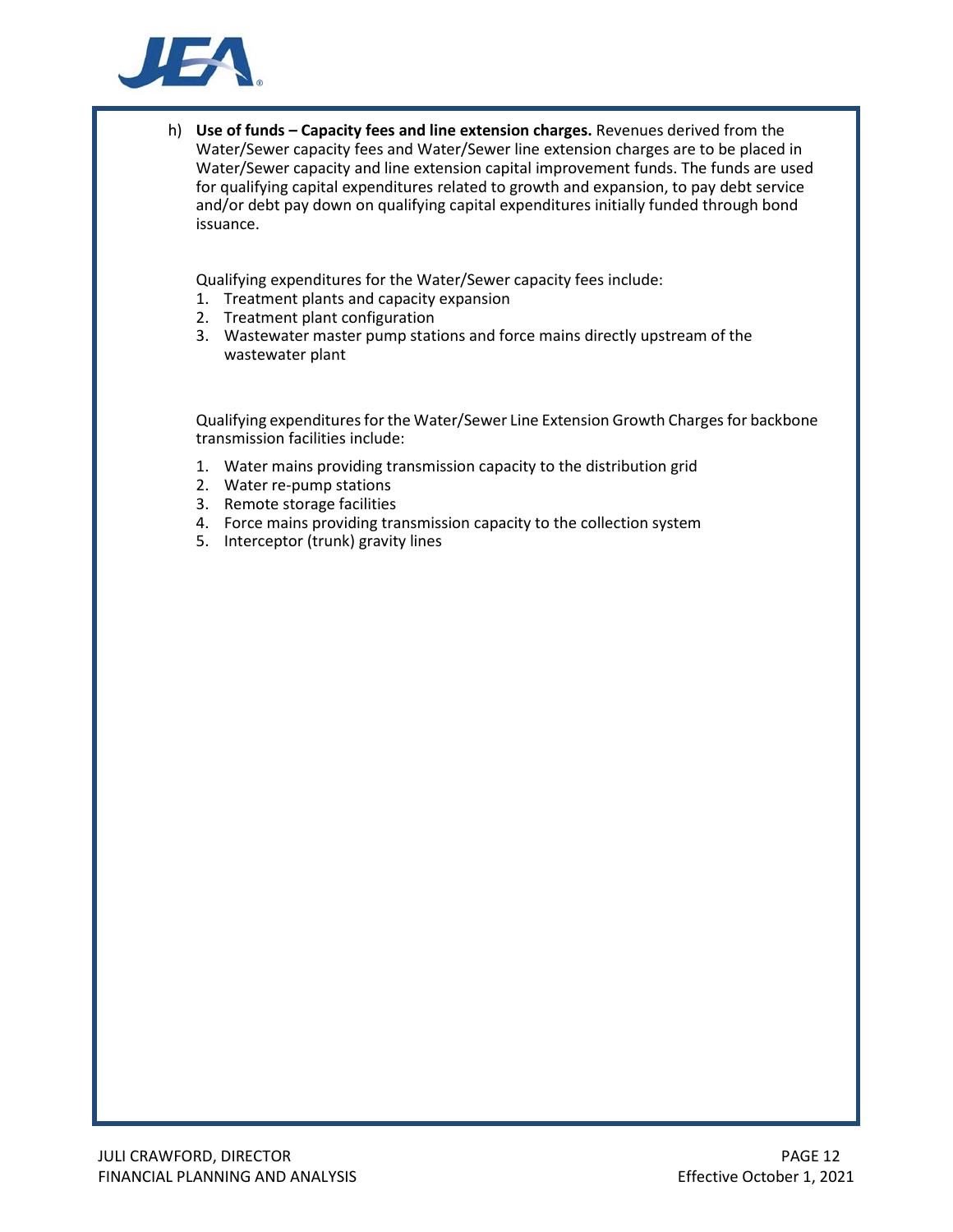

## RATES FOR WATER, SEWER AND RECLAIMED SERVICE

**201 – Residential Rates** \* Potable & reclaimed water considered the same for irrigation

| <b>Basic Monthly Charge</b> |              |              |                               |  |  |
|-----------------------------|--------------|--------------|-------------------------------|--|--|
| <b>Meter Size</b>           | <b>Water</b> | <b>Sewer</b> | Irrigation $*$ <sup>(1)</sup> |  |  |
| 5/8"                        | \$12.60      | \$14.10      | \$12.60                       |  |  |
| 3/4"                        | \$18.90      | \$21.15      | \$18.90                       |  |  |
| 1"                          | \$31.50      | \$35.25      | \$31.50                       |  |  |
| $1\frac{1}{2}$              | \$63.00      | \$70.50      | \$63.00                       |  |  |
| 2 <sup>n</sup>              | \$100.80     | \$112.80     | \$100.80                      |  |  |
| 3"                          | \$201.60     | \$225.60     | \$201.60                      |  |  |

(1) Non-bulk irrigation service agreement with reclaimed water will be charged an additional \$6.00 monthly fee regardless of meter size to cover costs due to regulatory requirements.

| <b>Volume Charge per Thousand Gallons (kgal)</b> |        |              |             |  |
|--------------------------------------------------|--------|--------------|-------------|--|
| <b>Tier</b>                                      | Water  | <b>Sewer</b> | Irrigation* |  |
| $1 - 6$ kgal                                     | \$0.93 |              |             |  |
| $7 - 20$ kgal                                    | \$2.60 |              |             |  |
| >20 kgal                                         | \$5.60 |              |             |  |
|                                                  |        |              |             |  |
| $1 - 6$ kgal                                     |        | \$4.94       |             |  |
| $7 - 20$ kgal                                    |        | \$6.02       |             |  |
|                                                  |        |              |             |  |
| $1 - 14$ kgal                                    |        |              | \$2.60      |  |
| $>14$ kgal                                       |        |              | \$5.60      |  |

#### **Environmental Charge per Thousand Gallons (kgal)** See Section 204 for environmental charge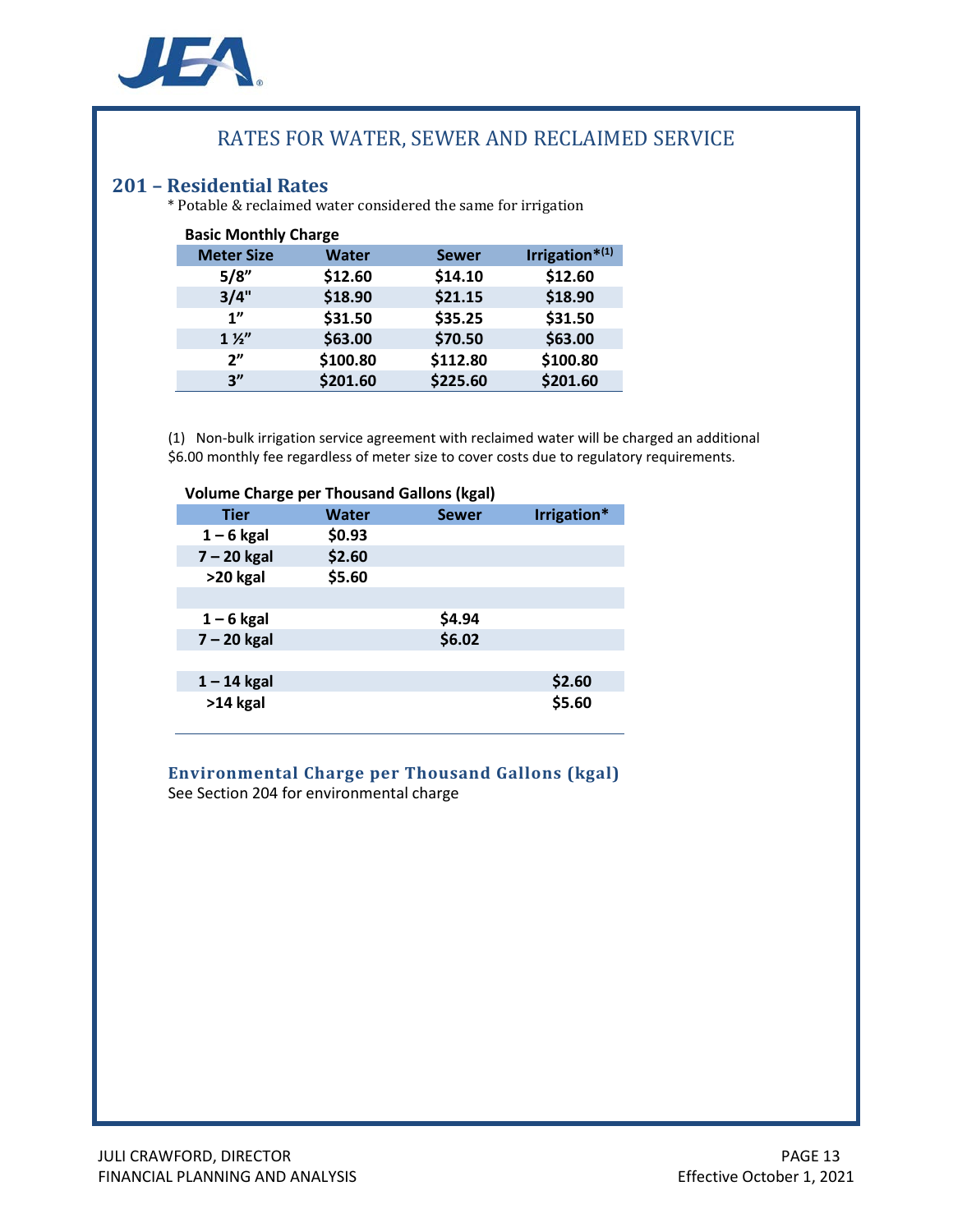

## RATES FOR WATER, SEWER AND RECLAIMED SERVICE

<span id="page-13-0"></span>**202 – Commercial Rates** \* Potable & reclaimed water considered the same for irrigation

| <b>Basic Monthly Charge</b> |              |              |                  |  |  |
|-----------------------------|--------------|--------------|------------------|--|--|
| <b>Meter Size</b>           | <b>Water</b> | <b>Sewer</b> | Irrigation*(1,2) |  |  |
| 5/8"                        | \$12.60      | \$21.15      | \$12.60          |  |  |
| 3/4"                        | \$18.90      | \$31.73      | \$18.90          |  |  |
| 1"                          | \$31.50      | \$52.88      | \$31.50          |  |  |
| $1\frac{1}{2}$              | \$63.00      | \$105.75     | \$63.00          |  |  |
| 2 <sup>n</sup>              | \$100.80     | \$169.20     | \$100.80         |  |  |
| 3''                         | \$201.60     | \$338.40     | \$201.60         |  |  |
| 4"                          | \$315.00     | \$528.75     | \$315.00         |  |  |
| 6"                          | \$630.00     | \$1,057.50   | \$630.00         |  |  |
| 8''                         | \$1,008.00   | \$1,692.00   | \$1,008.00       |  |  |
| 10''                        | \$1,974.55   | \$2,432.25   |                  |  |  |
| 12"                         | \$3,691.55   | \$4,547.25   |                  |  |  |
| 20''                        | \$7,726.50   | \$9,517.50   |                  |  |  |

(1) Includes Multi-Family Irrigation and Multi-Family Reclaimed Service

(2) Non-bulk irrigation service agreement with reclaimed water will be charged an additional

\$6.00 monthly fee regardless of meter size to cover costs due to regulatory requirements.

| <b>Tier</b>   | Water  | <b>Sewer</b> | <b>Limited</b><br><b>Service</b><br>Sewer <sup>(2)</sup> | Irrigation $*^{(1)}$ | <b>Bulk</b><br><b>Reclaimed</b>      |
|---------------|--------|--------------|----------------------------------------------------------|----------------------|--------------------------------------|
| All kgal      | \$1.49 |              |                                                          |                      |                                      |
| All kgal      |        | \$6.02       |                                                          |                      |                                      |
| All kgal      |        |              | \$4.74                                                   |                      |                                      |
| $1 - 14$ kgal |        |              |                                                          | \$3.44               |                                      |
| $>14$ kgal    |        |              |                                                          | \$3.96               |                                      |
| All kgal      |        |              |                                                          |                      |                                      |
| All kgal      |        |              |                                                          |                      | $$0.14^{(3)}$$ \$0.28 <sup>(4)</sup> |

#### **Volume Charge per Thousand Gallons (kgal)**

(1) Includes Multi-Family Irrigation and Multi-Family Reclaimed Service

- (2) No new Limited Service Sewer accounts shall be allowed.
- (3) Bulk Reclaimed rate per kgal for bulk reclaimed irrigation customers that are relinquishing, suspending, or foregoing an application for a Consumptive Use Permit or ground water withdrawals from SJRWMD. Rates apply in accordance with JEA standard bulk reclaimed water service agreement until such time as JEA may no longer offer reclaimed water service under such agreement.
- (4) Bulk Reclaimed rate per kgal for all other bulk reclaimed irrigation customers. Rates apply in accordance with JEA standard bulk reclaimed water service agreement until such time as JEA may no longer offer reclaimed water service under such agreement.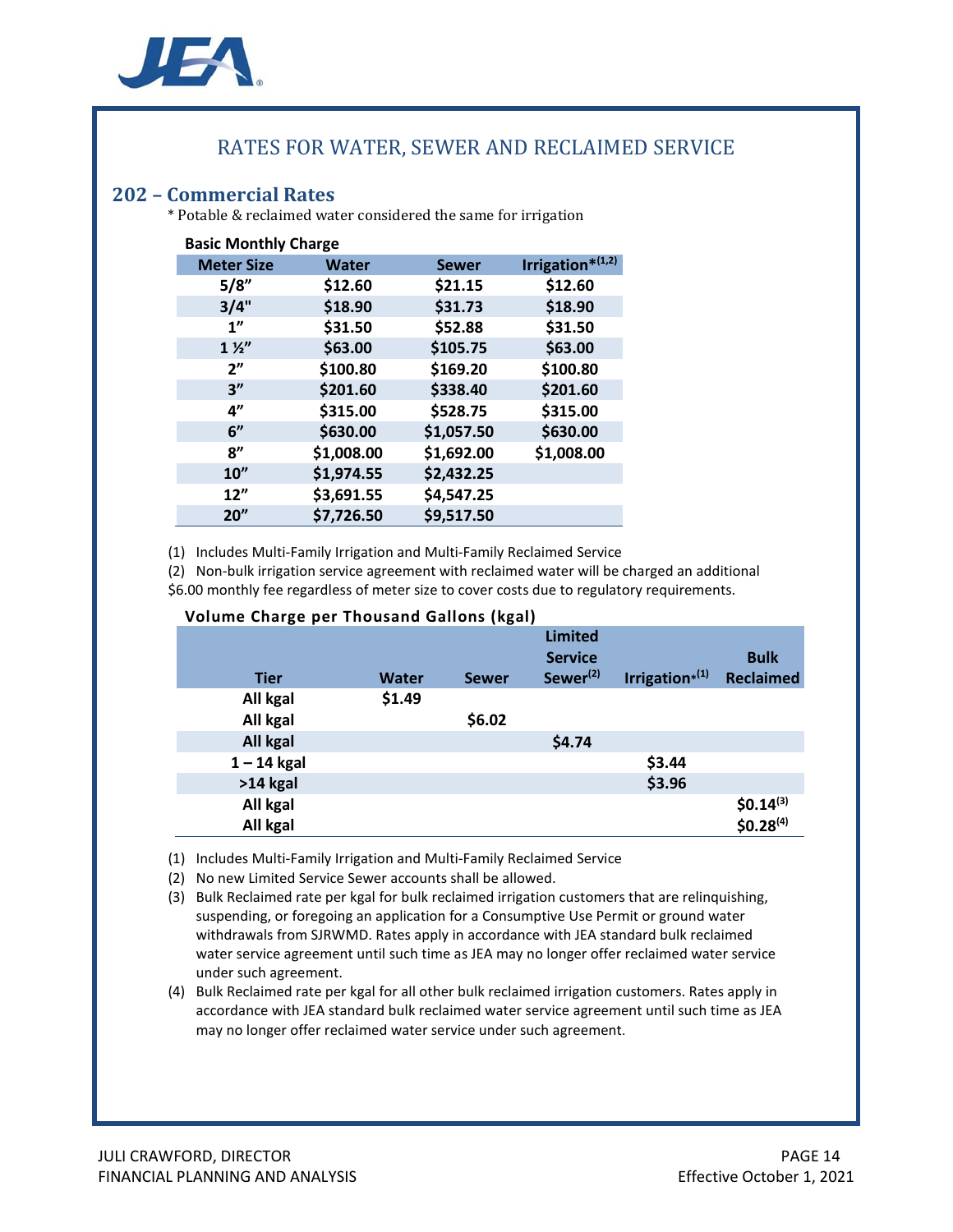

# **Environmental Charge per Thousand Gallons (kgal)**

See Section 204 for environmental charge

## <span id="page-14-0"></span>**203 – Multi-Family Rates**

#### **Basic Monthly Charge**

| <b>Meter Size</b> | <b>Water</b> | <b>Sewer</b> |
|-------------------|--------------|--------------|
| 5/8"              | \$18.41      | \$24.68      |
| 3/4"              | \$27.62      | \$37.01      |
| 1 <sup>n</sup>    | \$46.03      | \$61.69      |
| $1\frac{1}{2}$    | \$92.05      | \$123.38     |
| 2 <sup>n</sup>    | \$147.28     | \$197.40     |
| 3''               | \$294.56     | \$394.80     |
| 4"                | \$460.25     | \$616.88     |
| 6"                | \$920.50     | \$1,233.75   |
| 8"                | \$1,472.80   | \$1,974.00   |
| 10"               | \$2,117.15   | \$2,837.63   |
| 12"               | \$3,958.15   | \$5,305.13   |
| 20''              | \$8,284.50   | \$11,103.75  |

Note: For Multi-Family Irrigation Basic Monthly Charges, Section 202 Commercial Irrigation and Reclaimed rates will apply.

#### **Volume Charge per Thousand Gallons (kgal)**

| Tier     | <b>Water</b> | <b>Sewer</b> |
|----------|--------------|--------------|
| All kgal | \$1.00       |              |
| All kgal |              | \$6.02       |

Note: For Multi-Family Irrigation volume charges, Section 202 Commercial Irrigation and Reclaimed rates will apply.

#### **Environmental Charge per Thousand Gallons (kgal)** See Section 204 for environmental charge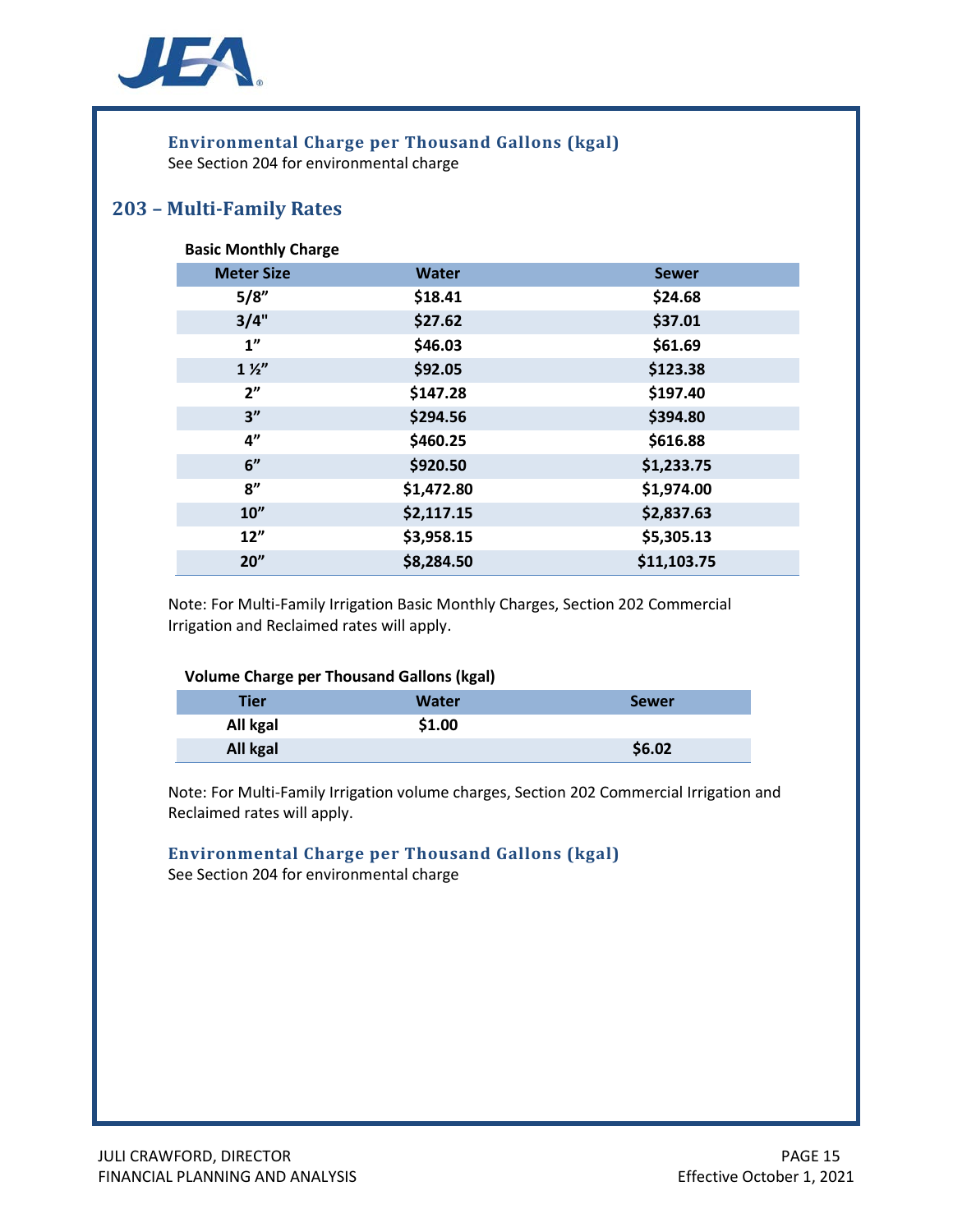

## <span id="page-15-0"></span>**204 – Environmental Charges**

The Environmental Charge applies to all rate classes. The charge will apply to all billed usage for each 1,000 gallons (kgal) according to the schedule below:

| <b>Residential</b>                 |              |              |                           |
|------------------------------------|--------------|--------------|---------------------------|
| <b>Tier</b>                        | <b>Water</b> | <b>Sewer</b> | <b>Irrigation</b>         |
| All kgal                           | \$0.37       |              | \$0.37                    |
| $1 - 20$ kgal                      |              | \$0.37       |                           |
|                                    |              |              |                           |
|                                    |              |              |                           |
| <b>Commercial</b>                  |              |              |                           |
| <b>Tier</b>                        | <b>Water</b> | <b>Sewer</b> | Irrigation <sup>(1)</sup> |
| All kgal                           | \$0.37       | \$0.37       | \$0.37                    |
|                                    |              |              |                           |
|                                    |              |              |                           |
|                                    |              |              |                           |
| <b>Multi-Family</b><br><b>Tier</b> | <b>Water</b> | <b>Sewer</b> | <b>Irrigation</b>         |

(1) Charge not applicable to Bulk Reclaimed usage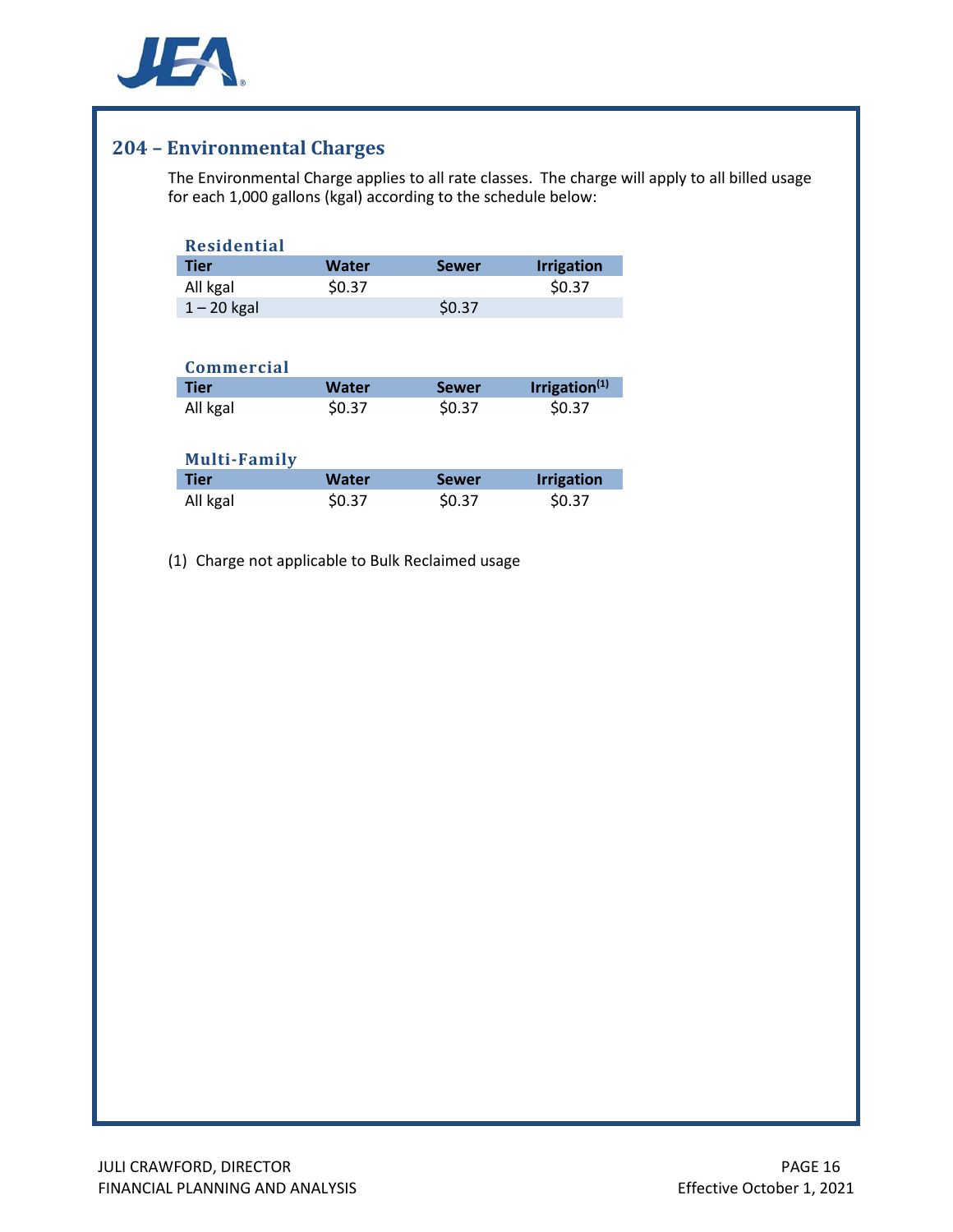

## CHARGES FOR FIRE PROTECTION WATER SERVICE

## <span id="page-16-0"></span>**301 - Fire Protection Charges**

a) **Closed unmetered connection** to JEA's water system for the purpose of providing service on a standby basis for fire protection, there shall be a charge according to the following schedule for each year or portion thereof of the services provided:

| <b>Size of Branch (inches)</b> | <b>Monthly Charge</b> |
|--------------------------------|-----------------------|
| 4 or less                      | \$5.58                |
|                                | \$11.08               |
| 8                              | \$22.83               |
| 10 or greater                  | \$40.67               |

It's use shall be limited to the interior of buildings only with a physically separate fire protection system with no external connections or standpipes with access to potable water. The charge shall be billed on a monthly basis.

Other water and sewer services to a fire protection customer may be terminated because of nonpayment of fire protection charges. No connection shall be made to the system for a use other than fire protection. The requesting party shall be responsible for all costs incurred in the construction of the connection to JEA's water main.

There shall be no connection of the system with another water source, unless a backflow prevention device, approved pursuant to JEA Rules and Regulations for Water and Sewer Service is installed. No suction of a pump may be attached to a connection of JEA except for health or safety reasons and with the written approval of the JEA. Buildings that are to be served by a closed unmetered connection, specifically designed for fire protection, at the owner's expense, install and maintain a water flow meter with transmitting unit (MTU), as prescribed by JEA Rules and Regulations for Water and Sewer Service. This flow meter shall be installed on the unmetered water connection fire line detector check assembly. The MTU shall be set to transmit potential consumption nightly, in off peak hours. The building owner/customer must certify any flow detected is water used specifically in the extinguishment or control of fires within the building and not domestic consumption. In the event of noncompliance by the customer with a provision of this section, JEA shall cause the discontinuance of service until the customer makes application and payment for installation of the proper size meter and applicable rate for metered services.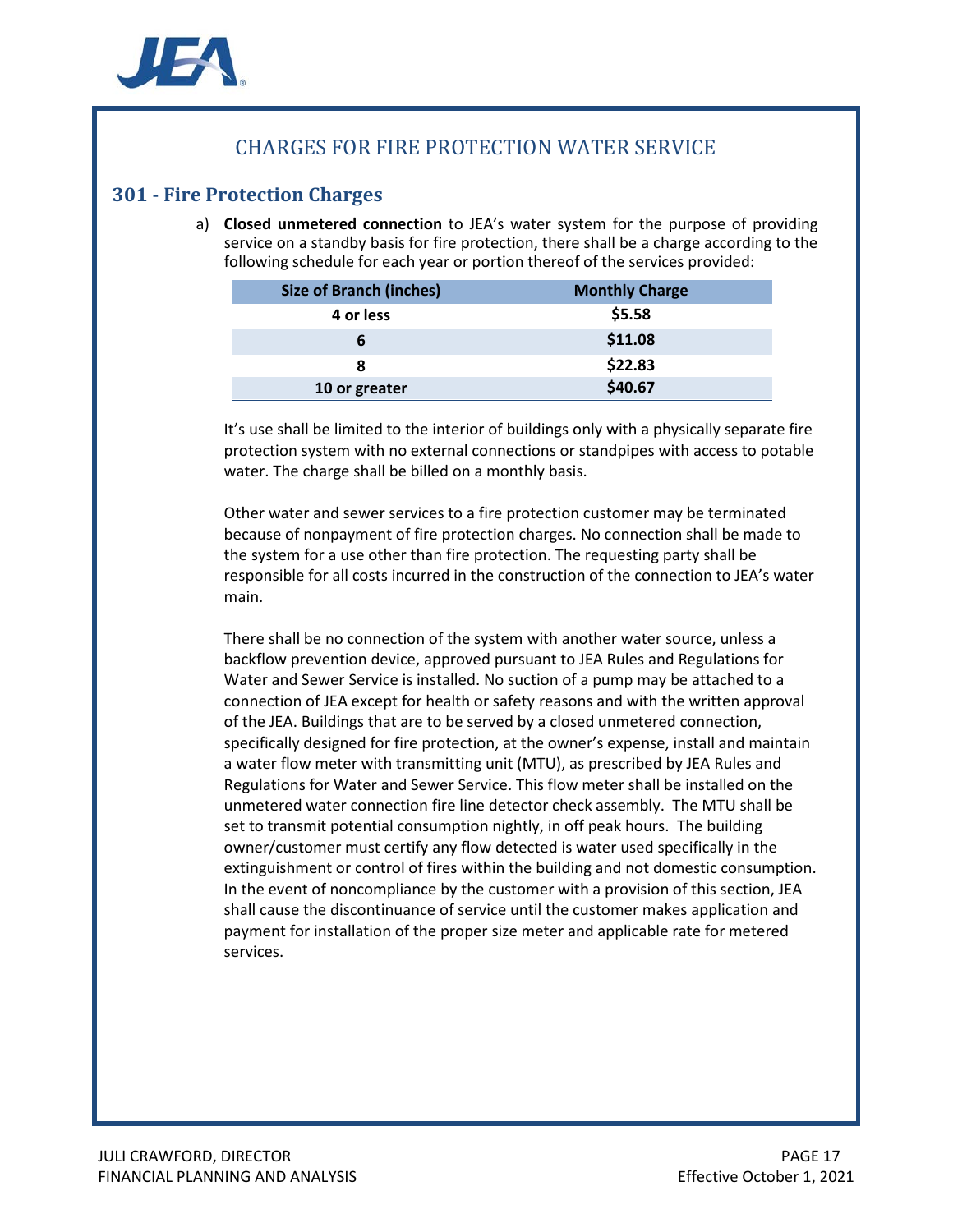

b) **Unmetered connection** to JEA's water system, where a customer could access water through standpipes or other firefighting connections to JEA's water system, for the purpose of providing service on a standby basis for fire protection on which the customer has purchased and installed a water flow monitoring device as prescribed by JEA rules and Regulations for Water and Sewer Service, there shall be a monthly charge according to the following schedule:

| <b>Size of Branch (inches)</b> | <b>Monthly Charge</b> |
|--------------------------------|-----------------------|
| 4 or less                      | \$21.00               |
| b                              | \$28.00               |
|                                | \$42.00               |
| 10 or greater                  | \$55.00               |

Volume Charges for water, used in fire protection or testing purposes, as estimated by JEA, shall be billed at prevailing rates as established in Section 202. The requesting party shall be responsible for all costs, including costs of meter removal and installation of a detector-check, incurred in the construction of the connection to JEA's water main.

Other water and sewer service to a fire protection customer may be terminated because of non-payment of fire protection charges.

There shall be no connection of the system with another water source, unless a backflow prevention device, approved pursuant to appropriate sections of JEA Rules and Regulations for Water and Sewer Service, is installed. No suction of a pump may be attached to a connection of JEA except for health or safety reasons and with the written approval of JEA. In the event of non-compliance by the customer with a provision of this subsection, JEA shall cause the discontinuance of service until the customer makes application and payment for installation of the proper size meter and applicable rate for meter service.

Water used for municipal purposes other than the extinguishment of fires and all water used by another political subdivision or political agencies, state and federal, shall be subject to the rate schedule set forth in this document.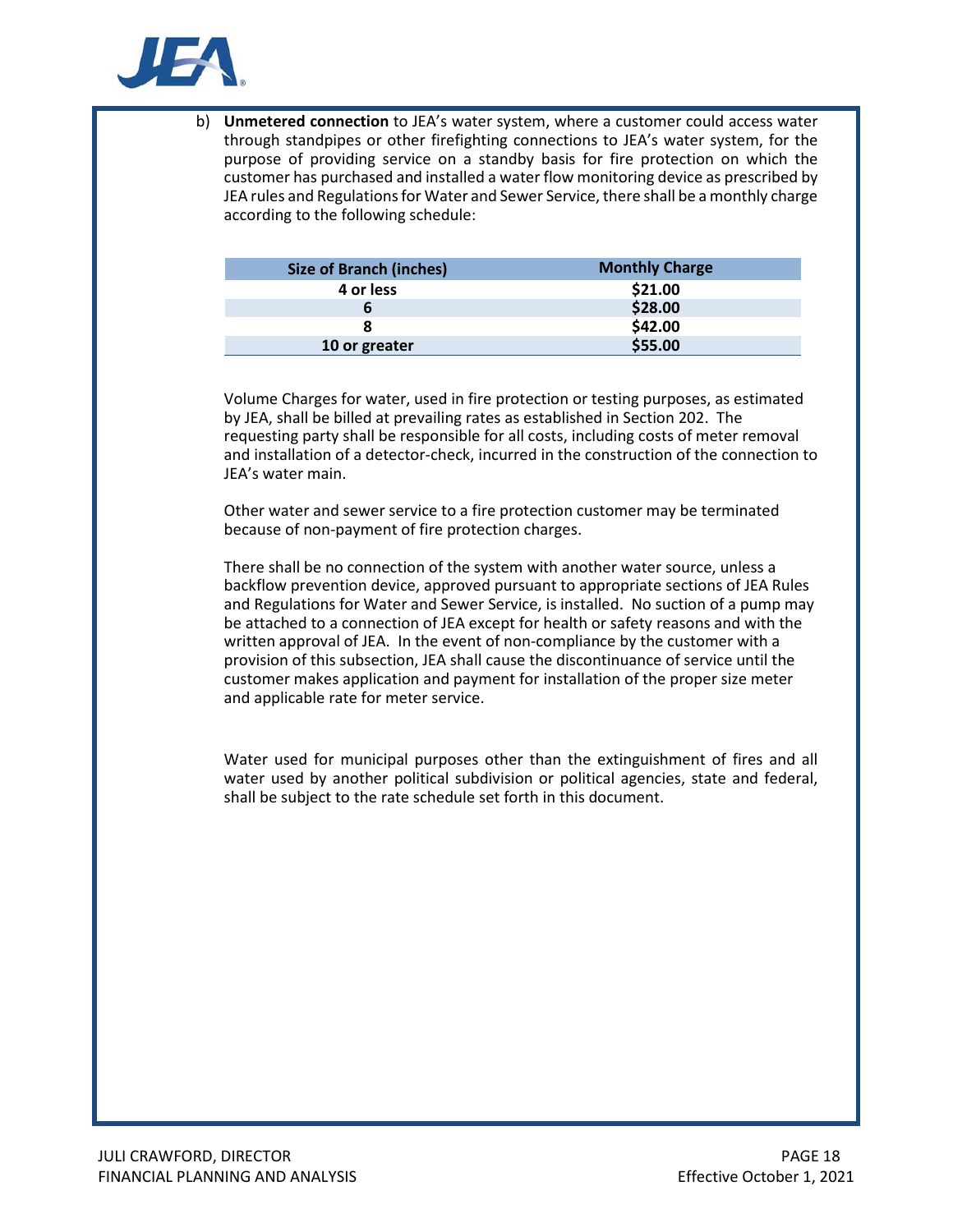

## **RETAIL SERVICE CHARGES**

### <span id="page-18-0"></span>**401 –Retail Services Charges**

- a) To physically locate a sewer connection, the charge is \$491.00
- b) JEA will conduct fire hydrant flow tests when requested. The fee for this service will be \$82.00
- c) Upon request, JEA will test a customer's meter for accuracy. If the meter does not test within JEA acceptable accuracy range of + or - 2%, JEA will bear the full cost of the test. If the meter tests within JEA acceptable accuracy range, however, the customer will be required to share in the cost of the testing according to the following schedule:
	- 1. \$40.00 for a field test of a meter up to 1 inch
	- 2. \$85.00 for a field test of a meter between 1 ½ and 2 inches
	- 3. \$125.00 for a field test of a meter greater than 2 inches
- d) The fee for reconnection of sewer services which have been discontinued for nonpayment of sewer service charges shall be \$400.00 or actual cost for labor and materials.
- e) The fee to start a water, sewer, or a water/sewer service shall be \$10.00
- f) The fee to start an irrigation or reclaimed service shall be \$10.00
- g) The fee for reconnection following disconnection for delinquency shall be \$14.00 per service
- h) The charge for the reactivation of a residential irrigation service, including reclaimed, within six months of a customer requested disconnect at the same service address by the same customer shall be \$125.00
- i) The charge for the reactivation of a commercial irrigation service, including reclaimed, within six months of a customer requested disconnect at the same service address by the same customer shall be \$250.00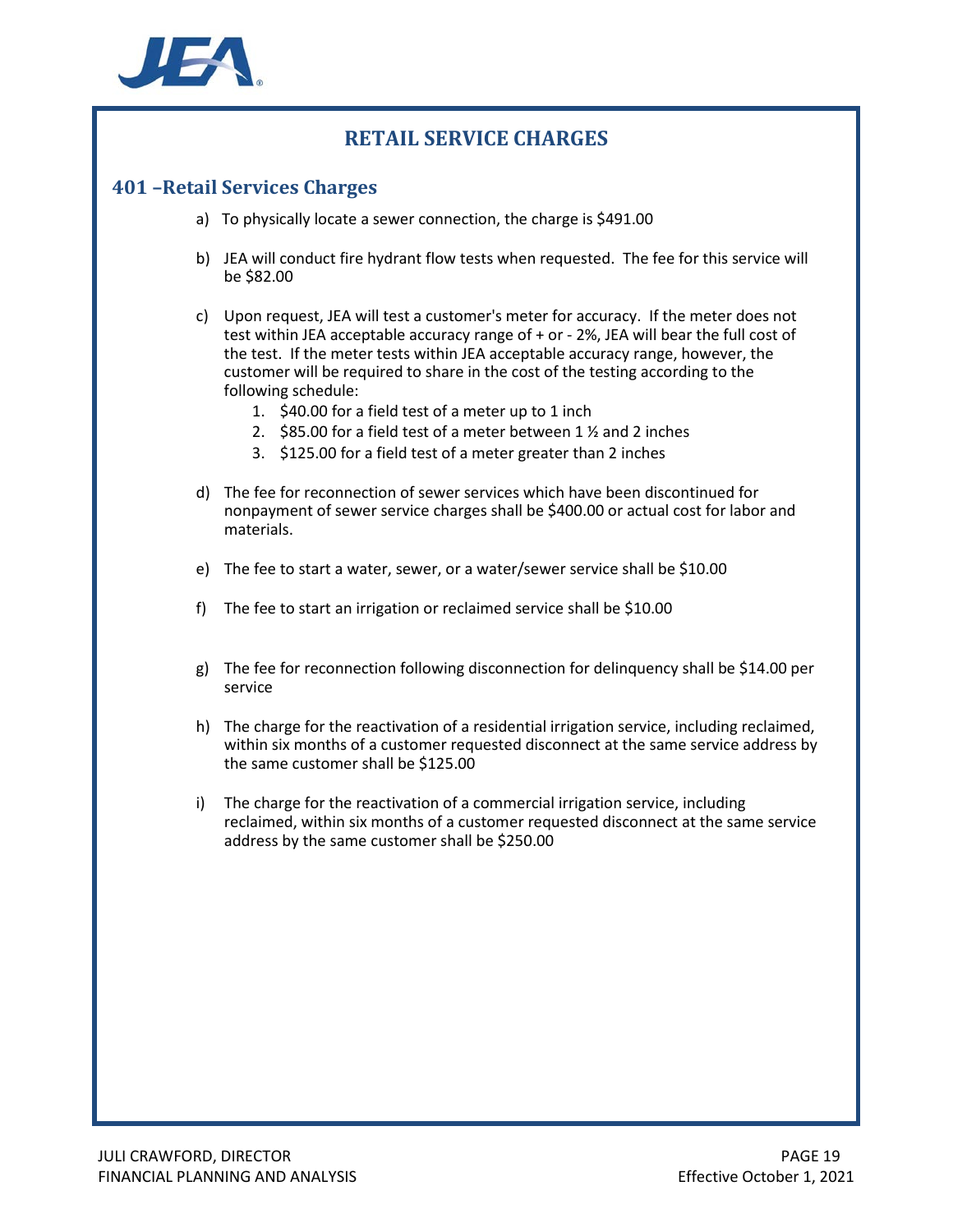

## **CONDITIONS FOR SEWER SERVICE**

#### <span id="page-19-0"></span>**501 – Condition for Service**

- a) Each applicant for a sewer connection between JEA's sewer system and a lot or parcel of land which is supplied water by a private system or well shall have a meter, approved by JEA, installed and maintained at the expense of the applicant and his successors in interest. The meter shall be located in the water line at a convenient location for reading and for measuring the water which enters the sewer system. In these cases the sewer service charge shall be based upon the reading of the meter made by JEA's meter readers. Each sewer only customer class with unmetered water or inoperative meter shall be charged at the average monthly water usage rate for the prior calendar year for that customer class as the consumption amount.
- b) On sewer credit accounts, the water meter shall be JEA-owned and installed by the owner, tenant, occupant or his agent under the direct supervision of JEA, and the owner, tenant or occupant shall pay those inspection, delivery, material and administrative costs as determined by JEA or which are required by, and shall be subject to, the terms and requirements of sections 102. This paragraph does not apply to owners, tenants or occupants of lots or parcels of land which are connected to JEA water and sewer system and also have a cross-connection to another water supply. The maximum credit that can be given for an existing sewer credit account is 75% of the total water billed for the account on which the credit is to be given. No new sewer credit accounts shall be allowed.
- c) Effective October 1, 1988, all owners, tenants, and occupants shall be required to provide for the installation and use of JEA-owned water meters in all water systems, regardless of whether the meter is or was installed for the purposes of establishing a charge or a credit.

#### <span id="page-19-1"></span>**502 – Sewer Surcharge**

In all cases where the character of the sewage, waters or waste from a manufacturing or industrial plant, business or commercial location, building or premises has a chemical oxygen demand (COD) of more than 650 parts per million by weight or contains more than 300 parts per million by weight of suspended solids (SS), or both, and the sewage, waters or waste are accepted into the sewage system for treatment, the discharger shall pay to JEA a rate, fee or charge, designated as a surcharge. Surcharge shall be in addition to any sewer service charge which might be based upon the customer's premises as set forth in this Water & Sewer Rate Document. JEA reserves the right to deny any discharger treatment capacity based on JEA's determination that additional organic loading above 650/ppm COD, 300/ppm suspended solids or additional hydraulic load, or any combination of the above, will hamper or reduce the effective operations of the treatment facility.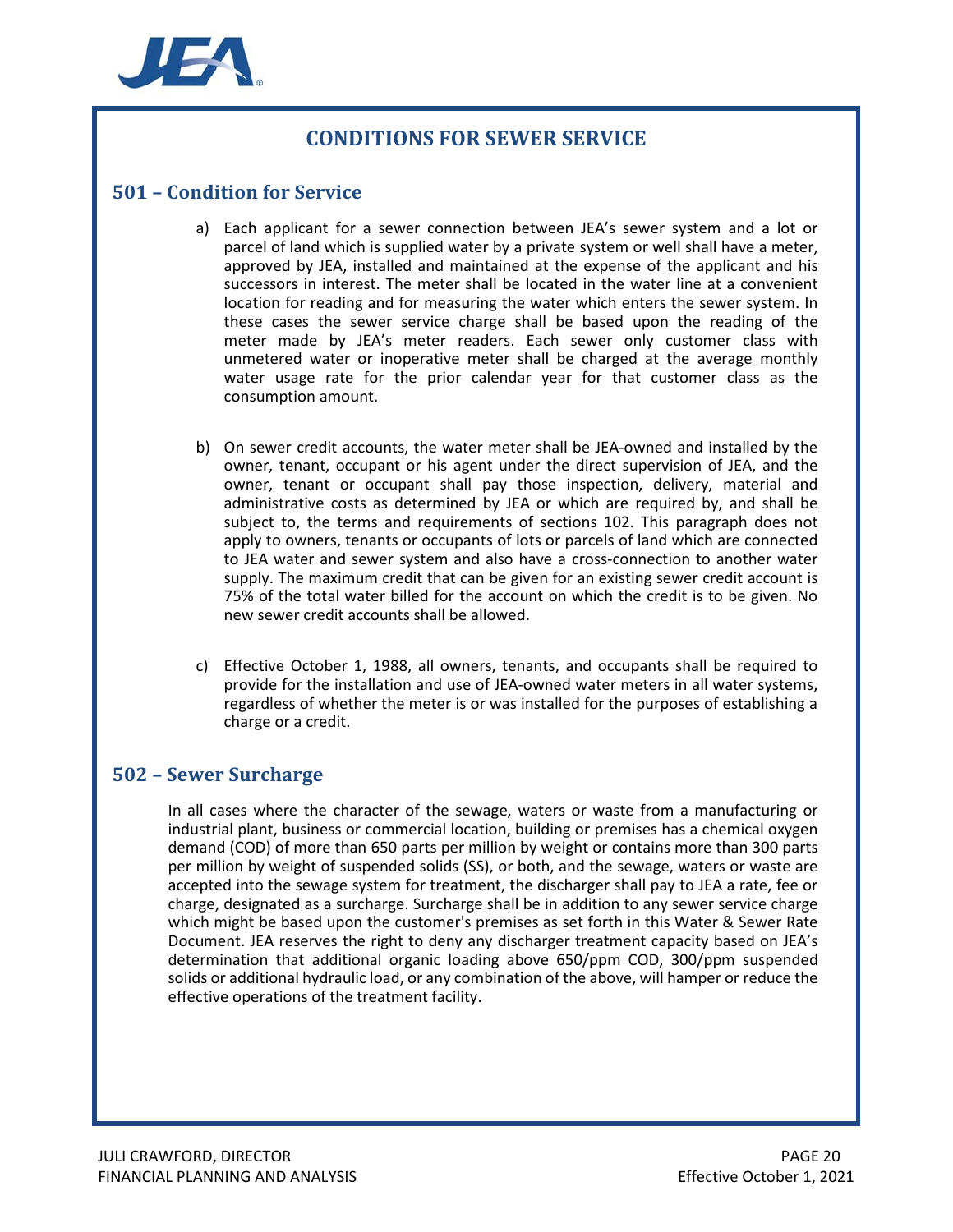

The surcharge shall consist of an amount calculated according to the following formula:

| S      |                | Vs x {\$0.0008031 (COD - 650) + \$0.0009810 (SS - 300)}                                          |
|--------|----------------|--------------------------------------------------------------------------------------------------|
| Where: |                |                                                                                                  |
| S      | $=$            | surcharge in dollars                                                                             |
| ٧s     |                | sewage volume in kgal                                                                            |
|        | $$0.0008031 =$ | unit charge factor for COD based on 9.629 cents per pound of COD;                                |
| COD    |                | chemical oxygen demand strength index in parts per million<br>by weight                          |
| 650    |                | allowable COD strength under normal volume charges<br>in parts per million by weight             |
|        | $$0.0009810 =$ | unit charge factor for suspended solids based upon<br>11.763 cents per pound of suspended solids |
| SS     |                | suspended solids strength index                                                                  |

The amount of the surcharge for the use of JEA's sewer system shall be separately stated as a part of the total sewer service charge for the billing period and shall be payable, collectible and enforceable in the manner provided for sewer service charges. Unless otherwise required by JEA for compliance with local, State and federal law or regulations, each customer to which this surcharge applies shall submit, on a monthly basis, a laboratory analysis of such scope as to permit JEA to render an accurate billing of this charge as provided herein.

Each sewer customer to which this surcharge could apply that does not submit a laboratory analysis shall be charged a sewer surcharge based upon the average surcharge factors of other customers who have the same property use code as assigned by the Duval County Property Appraiser's Office or based upon factors assigned by JEA until reporting of actual surcharge factors are provided by the sewer customer.

## <span id="page-20-0"></span>**503 – Scavenger Waste Charges**

**Scavenger waste**, as described in JEA Rules and Regulations for Water and Sewer Service, may be disposed of at a JEA sewage treatment plant after approval of JEA and with prior payment of a charge of \$4.49 for each 100 gallons of waste based on the full capacity of each vehicle for each discharge. There shall be a minimum fee of \$30.00 for each discharge.

**Leachate waste** may be disposed of at a JEA sewage treatment plant after approval of JEA at a charge of \$5.16 per 100 gallons of waste based on the full capacity of each vehicle for each discharge.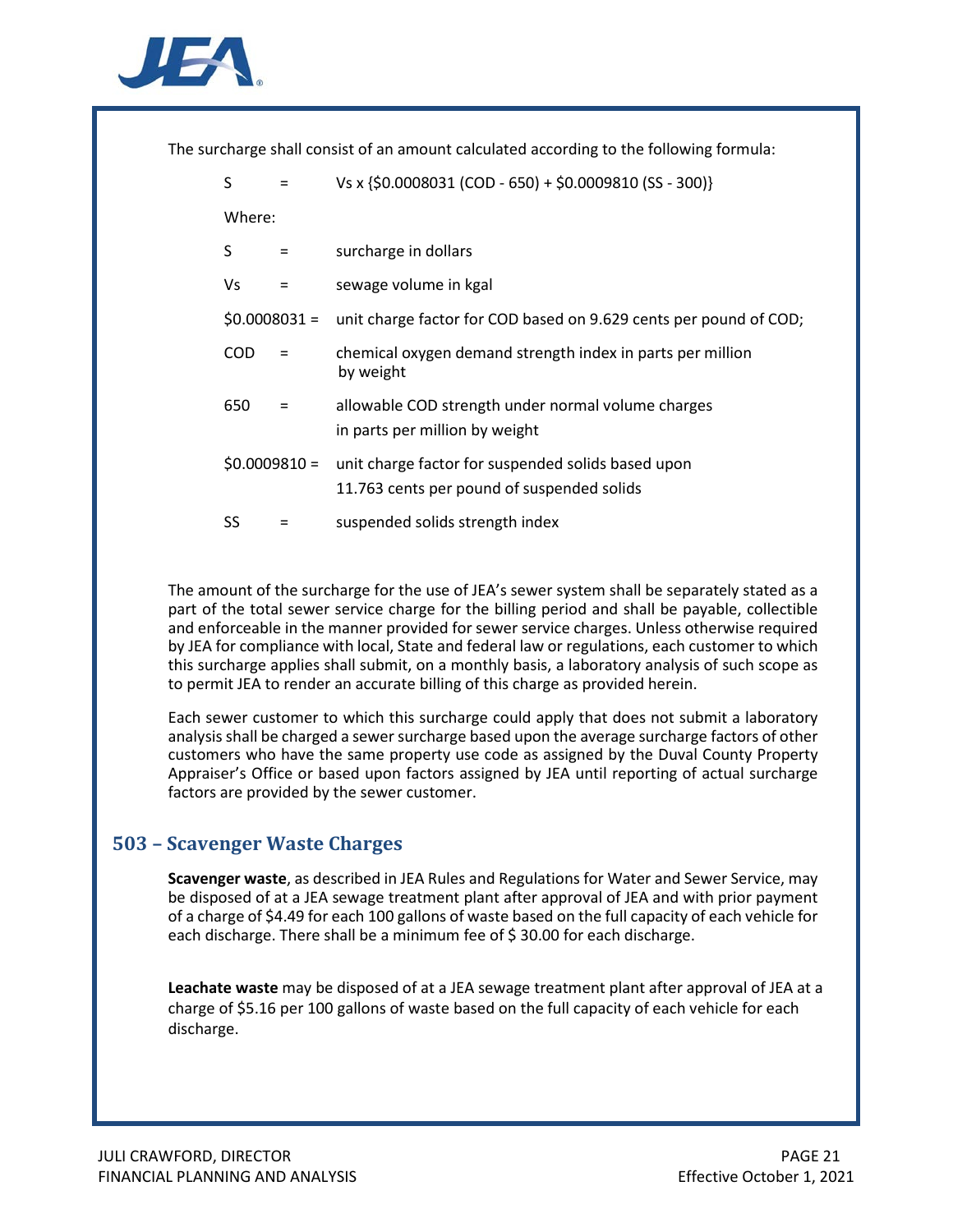

## **CONDITIONS FOR RECLAIMED SERVICE**

## <span id="page-21-0"></span>**601 – Availability and Requirements for Service**

This service will only be provided where service is available, with a physically separate reclaimed water irrigation system. Bulk service will be available to large commercial and industrial users where JEA reclaimed water system is closely available. Retail service for residential and commercial service will be available in Developments of Regional Impact (DRIs), in areas served by JEA, where service is available, with a physically separate reclaimed water irrigation system. No connection to JEA's potable water system by valve or any other means will be allowed. Certification that no interconnection exists must be provided to JEA before any service connections are made. All areas where reclaimed water is being used must be clearly marked as non-potable water. Any customer whose reclaimed water system is in violation of any regulation or procedure shall be subject to immediate discontinuance of reclaimed water service. Such discontinuance shall not relieve any person of liability for any payments due to JEA.

#### <span id="page-21-1"></span>**602 – Connection Fees, etc.**

Connection, reconnection, tap, and construction fees and rates shall be in accordance with applicable sections of the Water and Sewer Rate Document.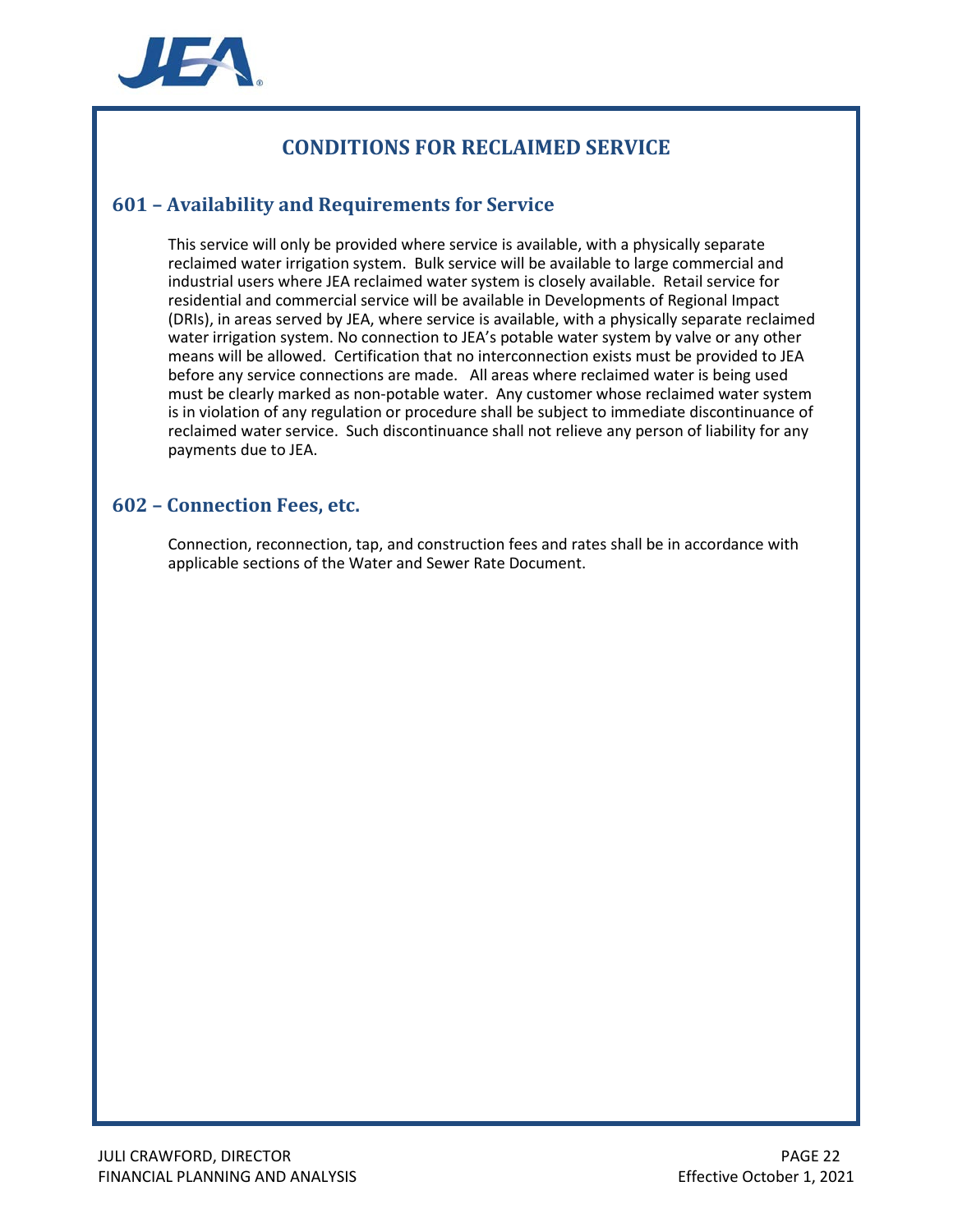

## **BILLING**

## <span id="page-22-0"></span>**701 – Customer Installed Meters**

If a meter installed and maintained by an owner, occupant or tenant upon which the sewer service charges imposed by this Water and Sewer Rate document is found to be defective for any reason whatsoever, the owner, occupant or tenant shall immediately correct the defect and have the meter tested by JEA at his expense. In these cases, JEA reserves the right to render an average or estimated bill for the period that the meter was defective, based upon previous consumption on the meter.

## <span id="page-22-1"></span>**702 – Pool Fill Credits**

Any metered user to whom sewer charges are regularly rendered and through whose meter a swimming, family swimming, or public pool receives water from JEA water system and whose pool capacity has been documented to JEA by the pool contractor, builder or homeowner at the time the building permit for the pool was issued shall have the right to fill the pool for the first time without application of the sewer charge to the quantity of water used to fill the pool. Furthermore, a metered user, as defined herein above, who is required to drain his pool in order to facilitate needed repair shall have the right to refill the pool after the repair has been completed without application of the sewer charge to the quantity of water used to refill the pool, provided that the necessity to drain the pool for repair and the pool's capacity in gallons is certified to JEA by the pool contractor or other person doing the repair prior to draining the pool. The certification shall be under oath and must have attached to it the permit issued by the Chief, Building and Zoning Inspection Division for any repairs. The right to fill the pool for the first time or to refill the pool after necessary repair may be exercised by the making of a written request to and upon forms available from JEA. The written request shall include such documented proof as required and as satisfactory to JEA, of the pool's capacity in gallons. The written request shall also include an affidavit (on the form provided by JEA) signed by the user, and water meter readings both immediately before and after the filling or refilling of the pool with dates and times of readings noted. All written requests shall be furnished to JEA no later than 30 days after completion of the filling or refilling. Upon receipt of a proper written request, JEA shall cause an appropriate credit to be made to the user's account.

## <span id="page-22-2"></span>**703 – Utility Agreements**

JEA serves a limited number of customers wherein it provides water service and a second party utility company provides sewer service, and vise versa. On some occasions, customers receiving water and sewer service from two different utilities pay only the water bill and not the sewer service bill. Curtailment of sewer service alone is extremely expensive in that sewer lines to customers typically do not have cut-off valves, necessitating that the sewer line be dug out and plugged. To accomplish the same protocol that is undertaken for customers who receive both water and sewer service by JEA, JEA is authorized to execute an agreement (containing appropriate hold harmless provisions as approved by the office of the General Counsel) with second party utility companies (which reciprocate) providing for the termination of water service for customers who do not pay the fees for sewer service. Said termination of water service shall afford notice and appeal rights conforming to those provided to customers receiving both water and sewer service from JEA.